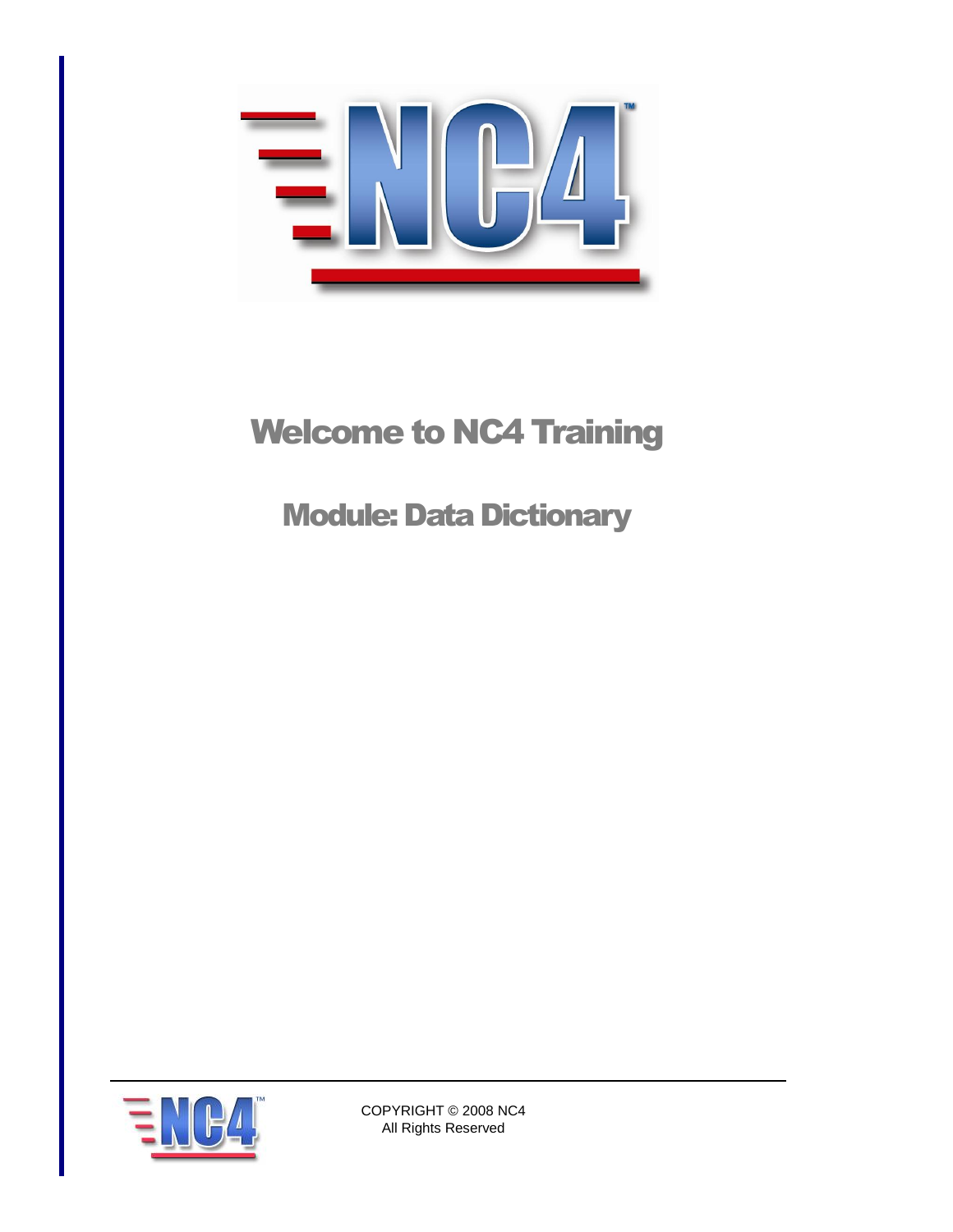### <span id="page-1-0"></span>Table of Contents

| $\mathbf{1}$ |  |
|--------------|--|
| $2^{\circ}$  |  |
|              |  |
|              |  |
|              |  |
|              |  |
|              |  |
|              |  |
|              |  |
|              |  |
|              |  |
| 3            |  |
|              |  |

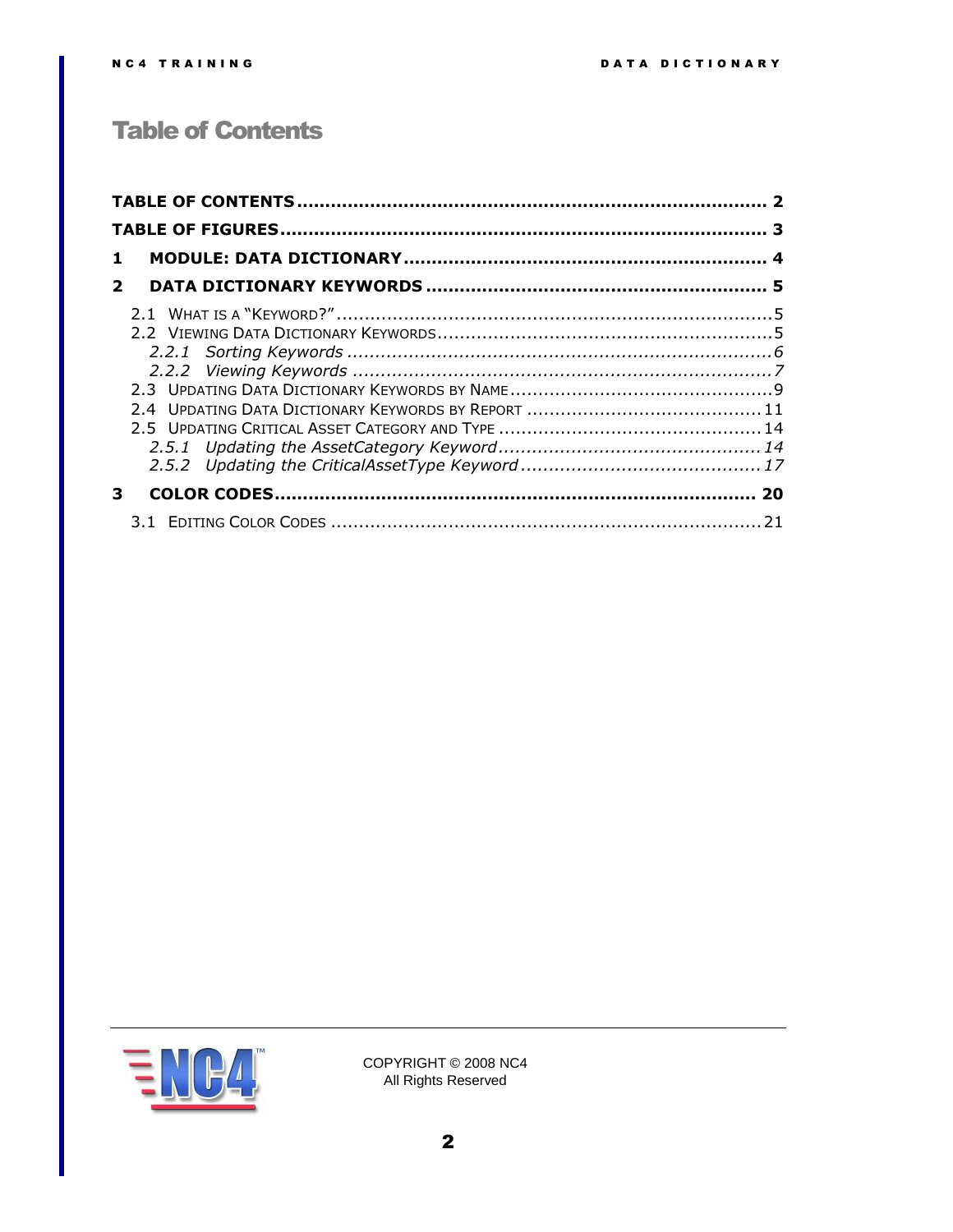## <span id="page-2-0"></span>Table of Figures

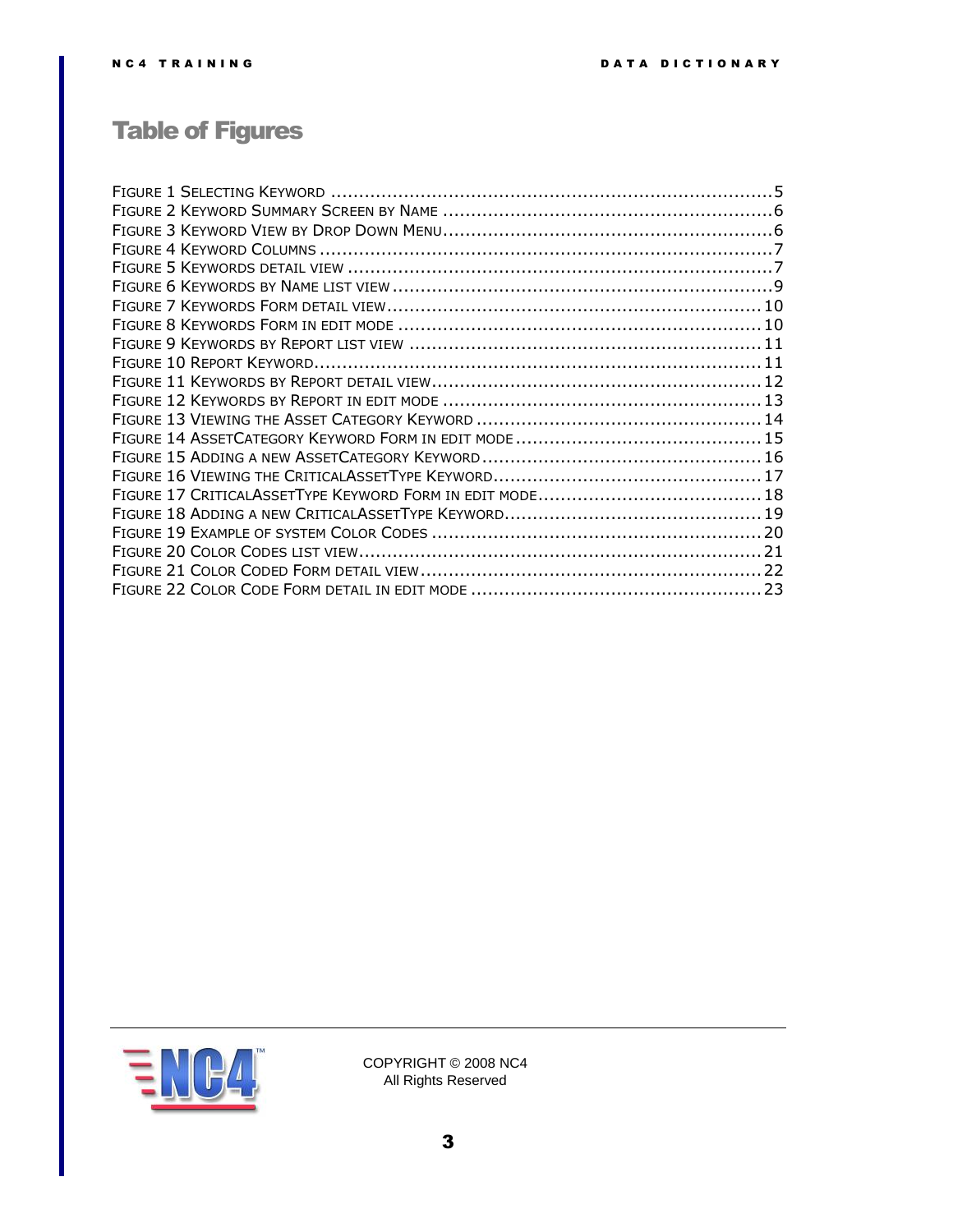### <span id="page-3-0"></span>1 Module: Data Dictionary

The NC4 Application is deployed with a central database called the Data Dictionary. Within the Data Dictionary are configurable keywords, user definable values, and access control groups that are used to generate and display content for drop-down menus. This includes and is not limited to control the display of forms, common system features, views, map icons and default email notification messages.

The elements within Data Dictionary are:

- Keywords
- Color Codes
- Position Template
- Default Menu

This module addresses Keywords and Color Codes. The Position Template is discussed in the Module: Report Views: Default Menu is covered with Application Administration.

The configuration of the NC4 Application is critical to tailoring the application to the operational needs of the organization. The Data Dictionary report forms contribution to the configuration process is composed of the following:

- Populating the **drop-down menus (picklists)** with information that is in accordance with your jurisdiction's SOP's. The list of configurable items appear in: o Data Dictionary>Keywords
- Selecting the **color codes** and providing the associative descriptions based on your SOP's is performed in:  $\mathbf{H}$ 
	- o Data Dictionary>Color Codes



COPYRIGHT © 2008 NC4 All Rights Reserved

After completing this module, learners will be able to:

- View and update system Keywords.
- View and update system Color Codes.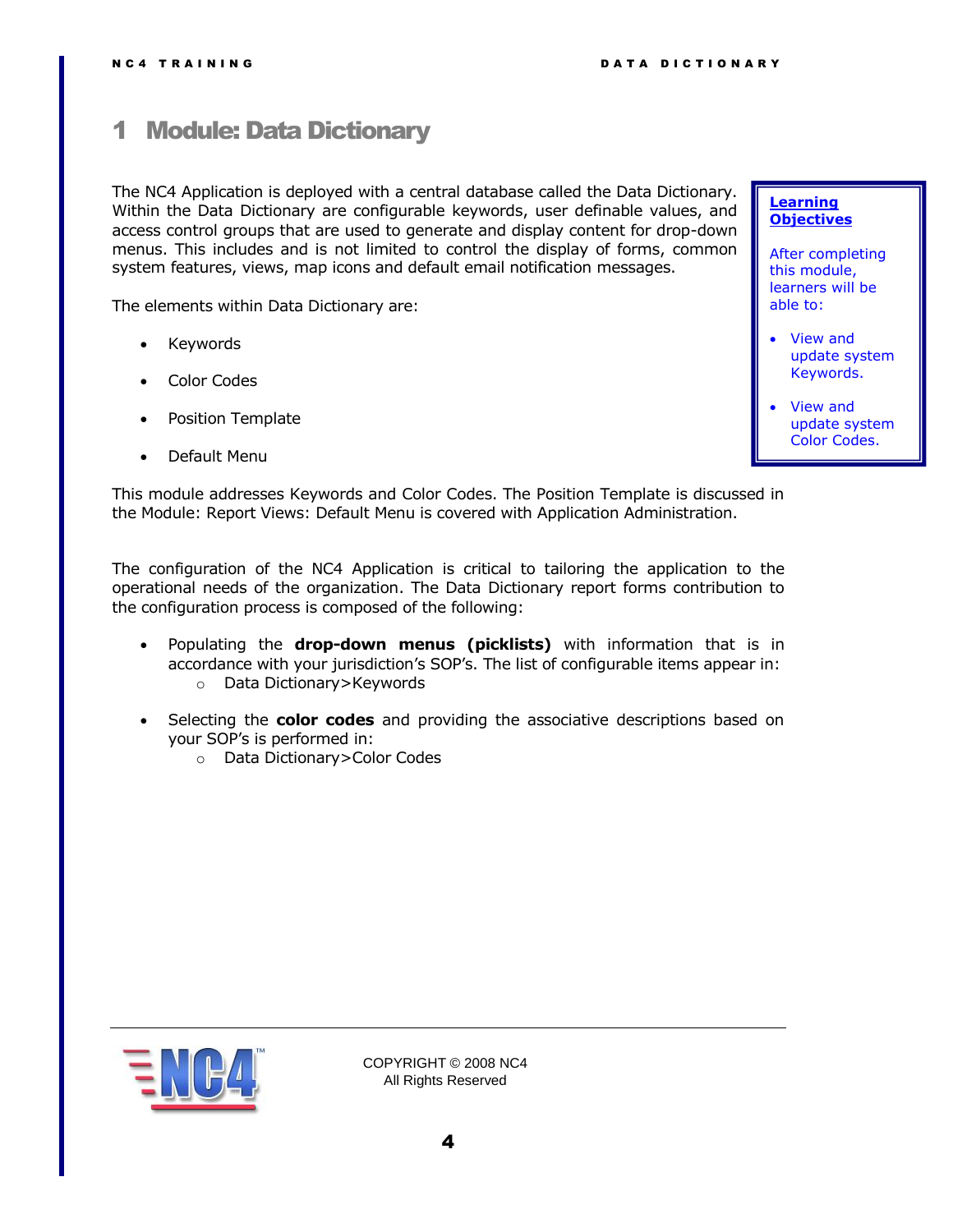### <span id="page-4-0"></span>2 Data Dictionary Keywords

The Data Dictionary is a central database used to store all the data that is used to populate the fields in the system. Within the Data Dictionary are configurable Keywords that are used to generate lists of valid entries that display in drop-down menus referred to sometimes as "picklists". This includes the report form fields and their associated values. The Data Dictionary is preloaded with generic values during the software development process and is implemented along with the application. Users can have access rights to view and/or update selected **Keyword** list values.

#### <span id="page-4-1"></span>2.1 What is a "Keyword?"

Keywords are primarily the non color-coded items appearing in the drop-down menus used in the system. While working with the system, the user can either key their entry into the field or they can select the entry from a menu list of values. Keywords may also affect whether a form or function is accessible in the system. Specific definitions for each Keyword are found on the Keyword screen.

### <span id="page-4-2"></span>2.2 Viewing Data Dictionary Keywords

This section of the module provides an overview of the **Data Dictionary Keyword** report and the **Keywords** form. You will become familiar with the layout of the form and understand the type of information that it contains.

Keywords are presented to you in alphabetical order when you select **Keyword** from the Report navigation drop-down menu, as shown in [Figure 1.](#page-4-3)



**Figure 1 Selecting Keyword**

<span id="page-4-3"></span>The Data Dictionary **Keywords** summary screen shows all Keywords alphabetically as shown in [Figure 2.](#page-5-1)

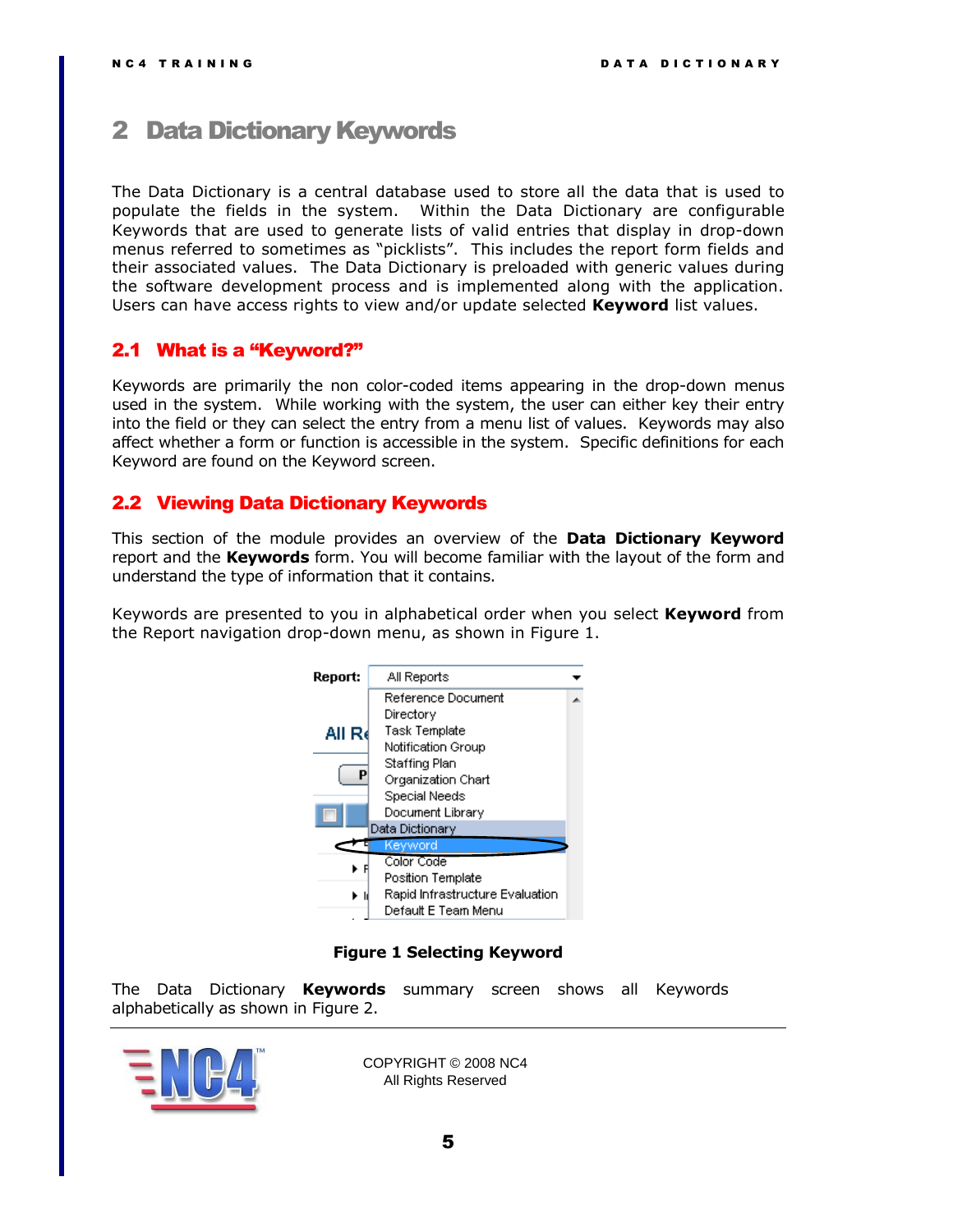| Kevword<br>Report:          | View by: Name v<br>$\bullet$                  |                                                                                                                                                                                                                                    |
|-----------------------------|-----------------------------------------------|------------------------------------------------------------------------------------------------------------------------------------------------------------------------------------------------------------------------------------|
| DD Keywords by Name         |                                               | Expand All Collapse All                                                                                                                                                                                                            |
| Print.                      |                                               | Auto Refresh @ Off @ On This screen last updated (00:00:02:50)                                                                                                                                                                     |
| Kewword                     | Reports                                       | Description                                                                                                                                                                                                                        |
| <b>ActionReportProgress</b> | <b>Action Request</b>                         | All values in this list appear in the Progress<br>picklist on the Action Request Report.                                                                                                                                           |
| <b>ActionRequest</b>        | Sub-Task,Task                                 | When set to ""Enable"" the E Team Action<br>Request Feature is functional. All other values<br>will result in the feature being hidden.                                                                                            |
| ActivityType                | <b>Planned Activity</b>                       | All values in this list appear in the Activity Type<br>picklist on the Planned Activity Report.                                                                                                                                    |
| Area Of Operation           | Intel Biography, Intel Entity, Intel Location | All values in this list appear in the Area of<br>Operation picklist on the Location Intelligence<br>Report and in the Known Areas of Operation multi<br>picklist on the Entity Intelligence and Biography<br>Intelligence Reports. |
| <b>AssetCategory</b>        | <b>Critical Assets</b>                        | All values in this list appear in the Critical Asset<br>Category picklist on the Critical Asset Report. DO<br>NOT USE SPECIAL CHARACTERS WHEN<br>ENTERING CATEGORY KEYWORDS.                                                       |
| <b>BuildingDamage</b>       | Incident                                      | All values in this list appear in the Building<br>Damage picklist on the Incident Report.                                                                                                                                          |

#### **Figure 2 Keyword Summary Screen by Name**

#### <span id="page-5-1"></span><span id="page-5-0"></span>2.2.1 Sorting Keywords

The Keyword summary screen can be sorted by selecting sort order in the **View by** drop down menu as shown in [Figure 3.](#page-5-2)

| View by: | Name   |  |
|----------|--------|--|
|          | Name,  |  |
|          | Report |  |

#### <span id="page-5-2"></span>**Figure 3 Keyword View by Drop Down Menu**

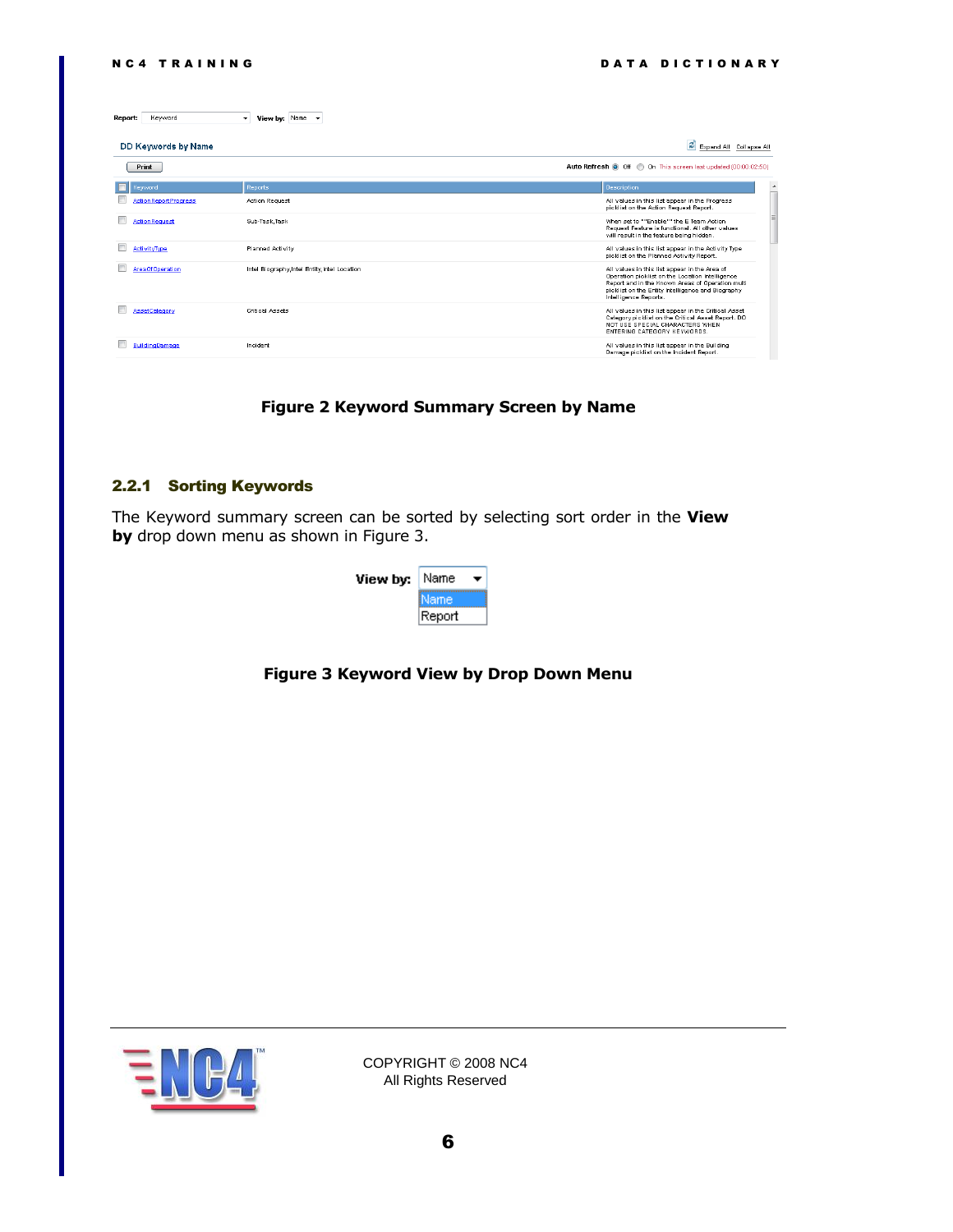#### <span id="page-6-0"></span>2.2.2 Viewing Keywords

The **DD Keywords by Name** list, as shown in [Figure 4,](#page-6-1) displays the Keyword with a Name link, **Reports** the keyword is associated with, and a **Description** or definition of the keyword.

| Expand All Collapse All<br>DD Keywords by Name |                       |                                                                                                                                              |
|------------------------------------------------|-----------------------|----------------------------------------------------------------------------------------------------------------------------------------------|
| Print                                          |                       | Auto Refresh @ Off @ On This screen last updated (00:00:10:15)                                                                               |
| Keyword                                        | Reports               | Description<br>$\rightarrow$                                                                                                                 |
| <b>ActionReportProgress</b>                    | <b>Action Request</b> | π<br>All values in this list appear in the Progress<br>picklist on the Action Request Report.                                                |
| ActionRequest                                  | Sub-Task.Task         | Ξ<br>When set to ""Enable"" the E Team Action<br>Request Feature is functional. All other values<br>will result in the feature being hidden. |
| <b>ActivityType</b>                            | Planned Activ" :      | All values in this list appear in the - tivity Type<br>10.10<br>Phiet c<br>red i                                                             |

#### **Figure 4 Keyword Columns**

<span id="page-6-1"></span>To *view* an existing keyword in the main status screen, click the **Keyword** Name link to open the **Data Dictionary Keywords** form, as shown in [Figure 5.](#page-6-2)

| DD Keywords by Name                                        |                                                                                                      |
|------------------------------------------------------------|------------------------------------------------------------------------------------------------------|
| Print                                                      |                                                                                                      |
| Keyword                                                    | Reports                                                                                              |
| <b>Action Report Progress</b>                              | Action Request                                                                                       |
| ActionRequest                                              | Sub-Task,Task                                                                                        |
| eteam: Keywords - Windows Internet Explorer                | $\Box$<br>$\Box$                                                                                     |
|                                                            | 1) http://prevoxw.nc4.us/eteam/report/keyword.do?target=read&id=12345-SYSTEM-1100&reportType=keyword |
| <b>Keywords</b><br>*Red Label: indicates a required field. | C Help<br>Update<br>Print<br>Close                                                                   |
| Keyword:                                                   | Reports:                                                                                             |
| ActionRequest                                              | Sub-Task,Task                                                                                        |
| <b>Description:</b>                                        |                                                                                                      |
| values will result in the feature being hidden.            | When set to ""Enable"" the E Team Action Request Feature is functional. All other                    |
| <b>ENTER KEYWORD VALUES:</b>                               |                                                                                                      |
| Enable                                                     |                                                                                                      |

#### **Figure 5 Keywords detail view**

<span id="page-6-2"></span>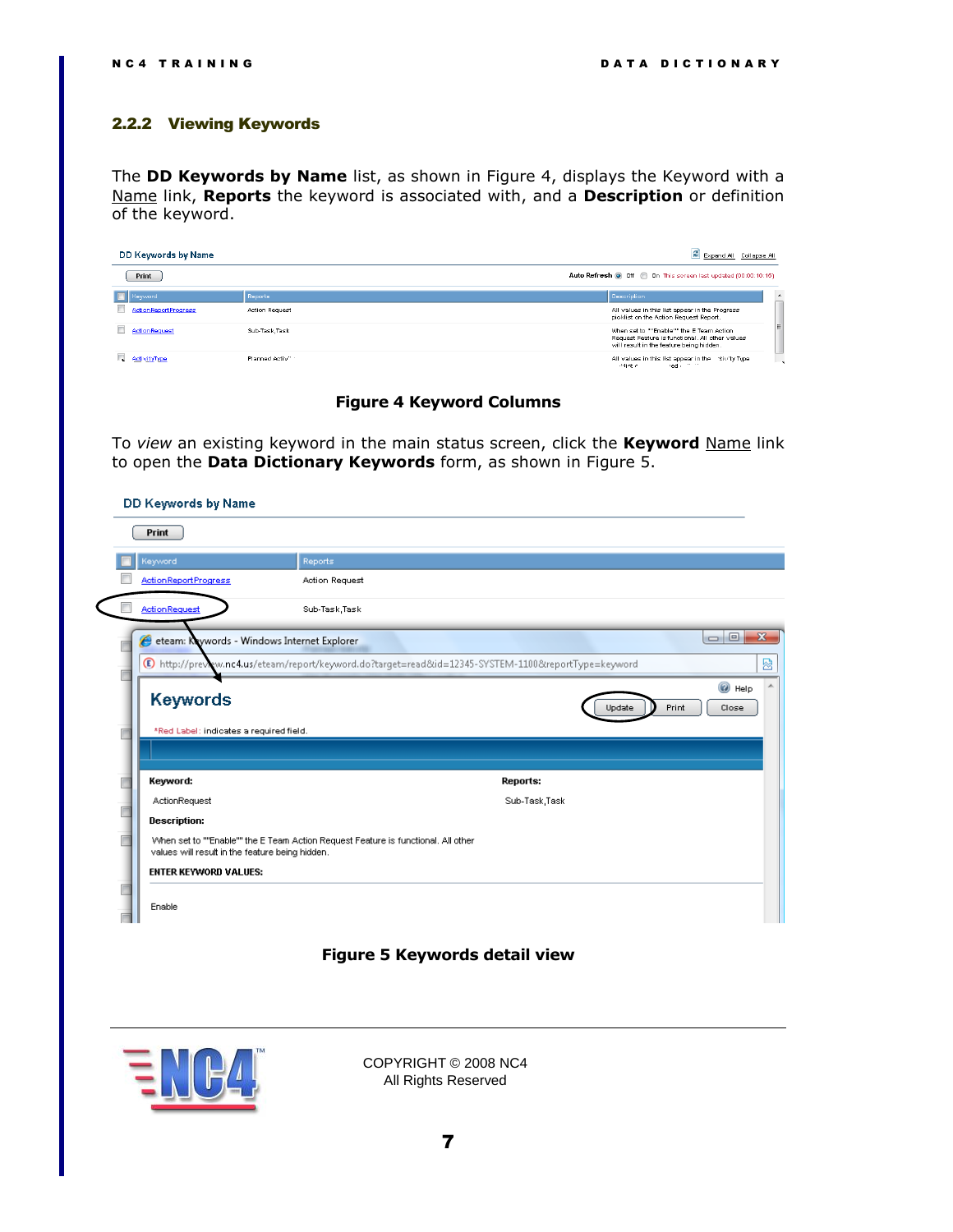

corner of the Keyword form in *View* mode depending on your system access level and the discretion of the System Administrator. Use the **Update** button to edit or add to the keyword report, the **Print** button to print a copy of the keyword report, and the **Close** button to close the keyword report window.

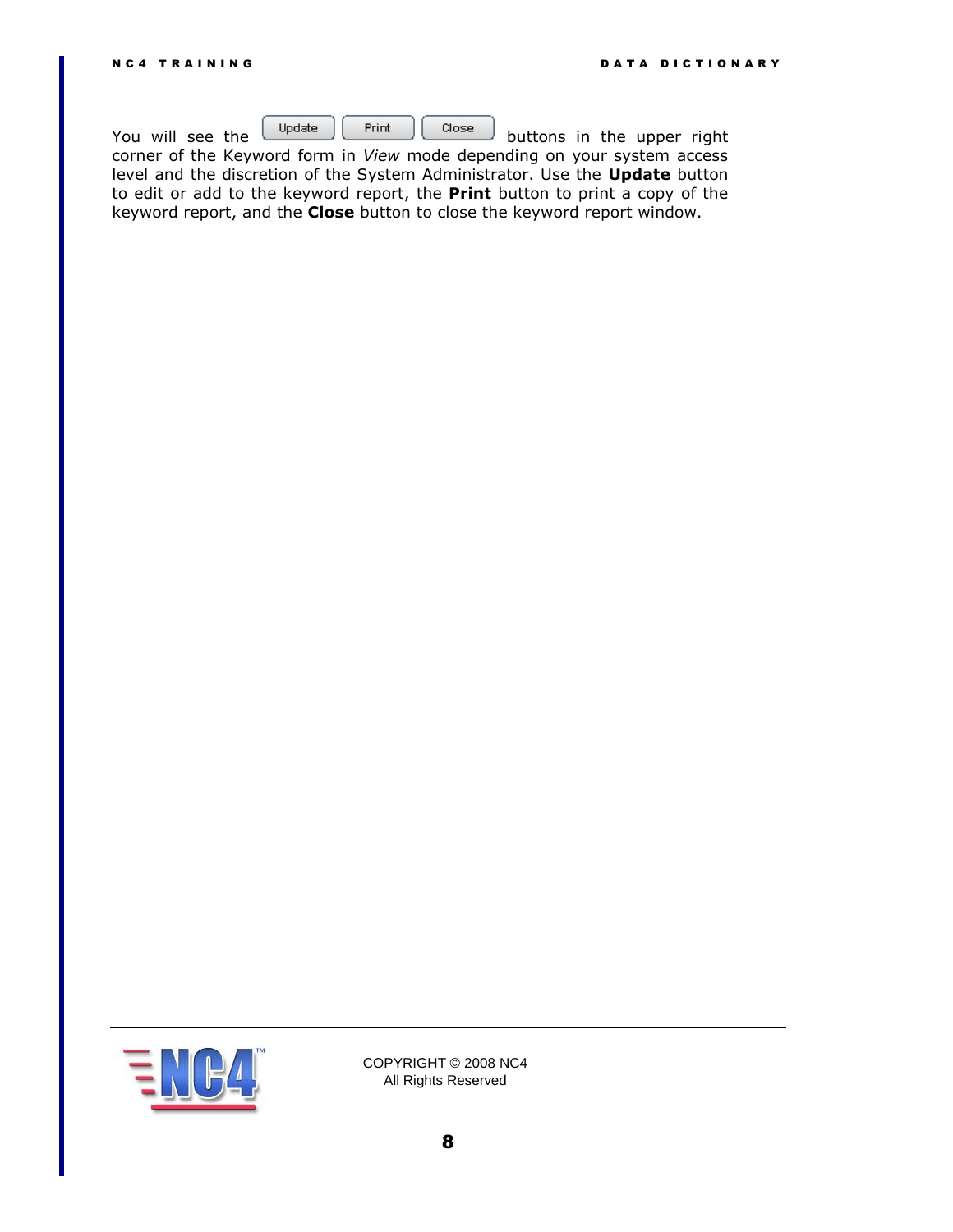#### <span id="page-8-0"></span>2.3 Updating Data Dictionary Keywords by Name

In this section of the module, you will follow a step-by-step process of updating a Data **Dictionary Keyword by Name**. You will become familiar with the details of the Keyword form and gain practical experience with the type of information that it can contain.

The Data Dictionary Keywords are preloaded during implementation and deployment of the system. Users can have access rights to *view* and/or *update* Keywords.

To access the **Keywords** form that enables you to update the allowable values for the Keyword, perform the following steps:

- 1. Click **Keyword** from the **Report** navigation drop-down menu as shown in [Figure 1.](#page-4-3)
- 2. The **Keywords by Name** report displays, as shown in [Figure 6](#page-8-1).

| Kevword<br>Report:            | View by: $\mathbb{N}$ ame $\rightarrow$<br>$\mathbf{v}$ |                                                                                                                                                                                                                                     |
|-------------------------------|---------------------------------------------------------|-------------------------------------------------------------------------------------------------------------------------------------------------------------------------------------------------------------------------------------|
| DD Keywords by Name           |                                                         | Expand All Collapse All                                                                                                                                                                                                             |
| <b>Print</b>                  |                                                         | Auto Refresh @ Off @ On This screen last updated (00:00:02:50)                                                                                                                                                                      |
| Keyword                       | Reports                                                 | <b>Description</b><br>$\blacktriangle$                                                                                                                                                                                              |
| <b>Action Report Progress</b> | <b>Action Request</b>                                   | All values in this list appear in the Progress<br>picklist on the Action Request Report.                                                                                                                                            |
| <b>ActionRequest</b>          | Sub-Task,Task                                           | When set to ""Enable"" the E Team Action<br>Request Feature is functional. All other values<br>will result in the feature being hidden.                                                                                             |
| ActivityType                  | Planned Activity                                        | All values in this list appear in the Activity Type<br>picklist on the Planned Activity Report.                                                                                                                                     |
| <b>Area Of Operation</b>      | Intel Biography, Intel Entity, Intel Location           | All values in this list appear in the Area of<br>Operation picklist on the Location Intelligence<br>Report and in the Known Areas of Operation multi-<br>picklist on the Entity Intelligence and Biography<br>Intelligence Reports. |
| <b>AssetCategory</b>          | <b>Critical Assets</b>                                  | All values in this list appear in the Critical Asset<br>Category picklist on the Critical Asset Report. DO<br>NOT USE SPECIAL CHARACTERS WHEN<br>ENTERING CATEGORY KEYWORDS.                                                        |
| <b>BuildingDamage</b>         | Incident                                                | All values in this list appear in the Building<br>Damage picklist on the Incident Report.                                                                                                                                           |

#### **Figure 6 Keywords by Name list view**

<span id="page-8-1"></span>3. Click a **Keyword** Name link in the center view frame to open the Keyword form in *View* mode, as shown in [Figure 7.](#page-9-0) The Keywords form contains the information associated with the **Keyword Name** selected.

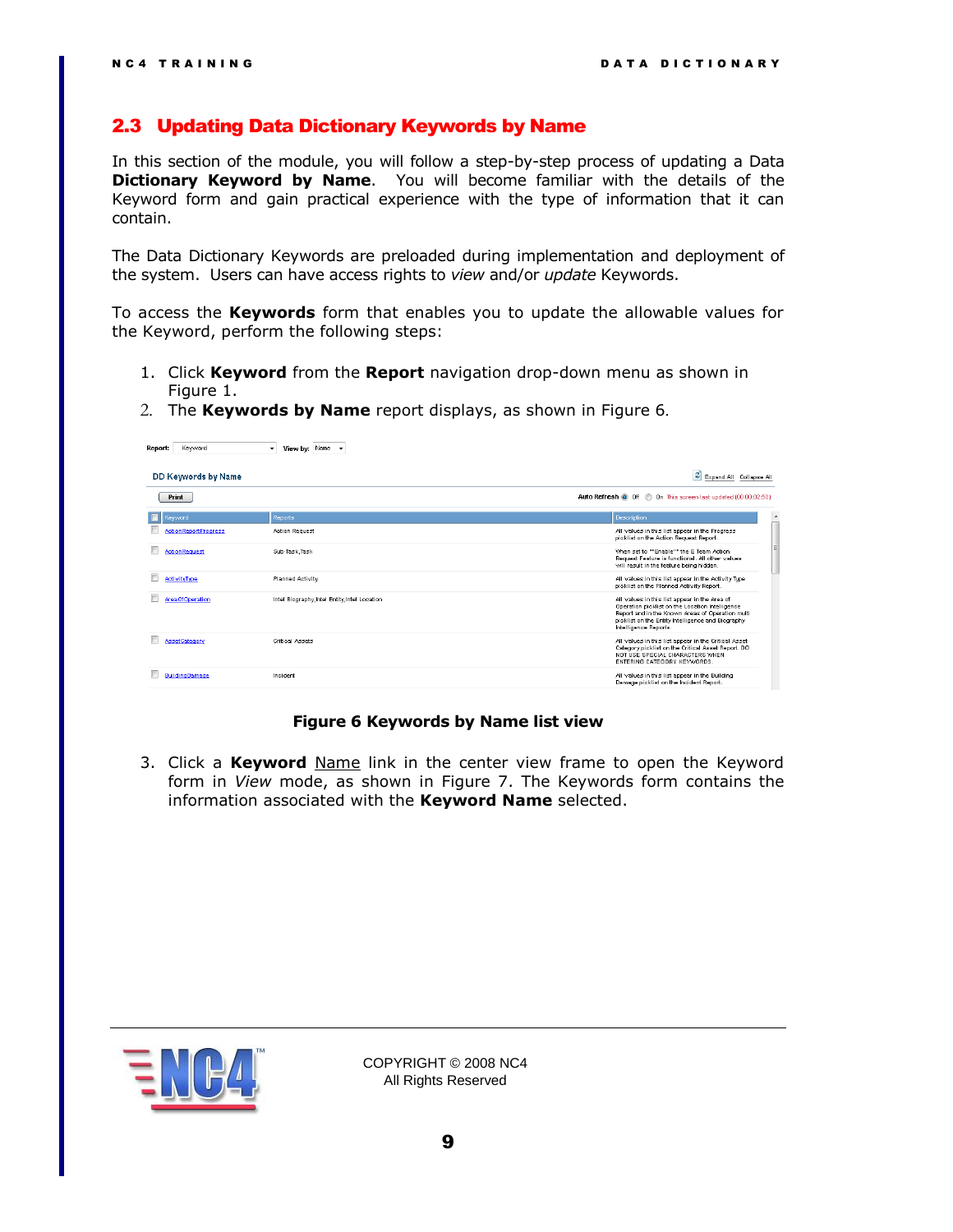| <b>Keywords</b><br>*Red Label: indicates a required field.                                                                           | Help<br>Print<br>Close<br>Update |
|--------------------------------------------------------------------------------------------------------------------------------------|----------------------------------|
|                                                                                                                                      |                                  |
| Keyword:                                                                                                                             | Reports:                         |
| ActionRequest                                                                                                                        | Sub-Task,Task                    |
| Description:                                                                                                                         |                                  |
| When set to ""Enable"" the E Team Action Request Feature is functional. All other<br>values will result in the feature being hidden. |                                  |
| <b>ENTER KEYWORD VALUES:</b>                                                                                                         |                                  |

Enable

#### **Figure 7 Keywords Form detail view**

<span id="page-9-0"></span>4. Click the **Update** button to *edit* the Keyword. The Keyword form opens in *edit* mode, as shown in [Figure 8.](#page-9-1) Edit the **Keyword** value.

| <b>Keywords</b><br>*Red Label: indicates a required field.                                                                           | Help<br>Submit<br>Cancel |
|--------------------------------------------------------------------------------------------------------------------------------------|--------------------------|
|                                                                                                                                      |                          |
| Keyword:                                                                                                                             | Reports:                 |
| ActionRequest                                                                                                                        | Sub-Task,Task            |
| Description:                                                                                                                         |                          |
| When set to ""Enable"" the E Team Action Request Feature is functional. All other<br>values will result in the feature being hidden. |                          |
| <b>ENTER KEYWORD VALUES:</b>                                                                                                         |                          |
| Enable                                                                                                                               |                          |

#### **Figure 8 Keywords Form in edit mode**

<span id="page-9-1"></span>5. Click the **Submit** button to save the new values. You will be returned to the list of Keywords. When you open a report that uses the keyword you will be able to use the new values.

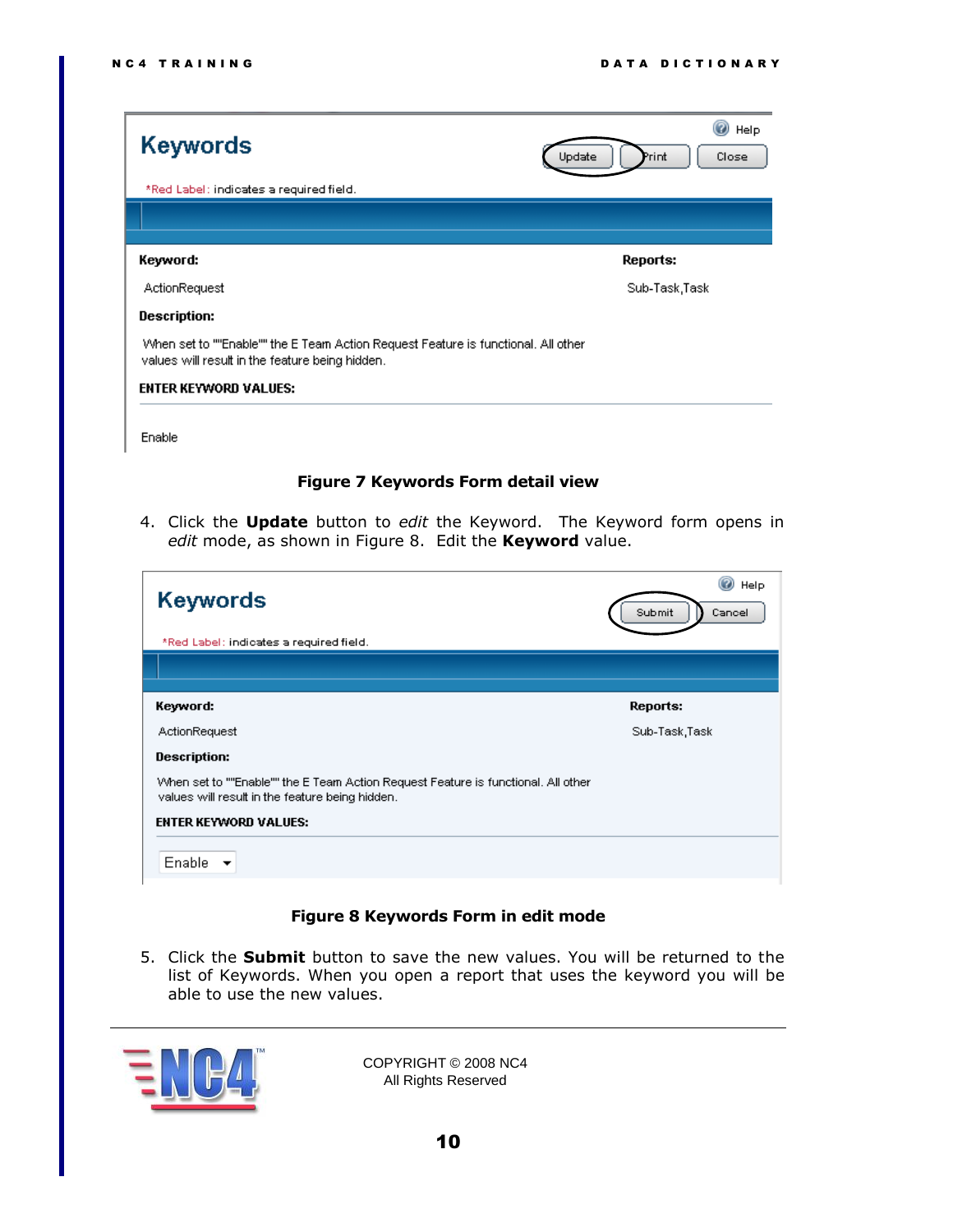#### <span id="page-10-0"></span>2.4 Updating Data Dictionary Keywords by Report

To access the Keywords form that enables you to update the allowable values for the Keyword, perform the following steps:

- 1. Click **Keyword** from the Report navigation drop-down menu.
- 2. Click **Report** in the **View by** drop-down menu.
- 3. The **DD Keywords by Report** displays as shown in [Figure 9.](#page-10-1)

| Report:<br>Keyword                  | Report<br>View by:                                                          |
|-------------------------------------|-----------------------------------------------------------------------------|
| DD Keywords by Report               | Expand All Collapse All<br>E                                                |
| <b>Print</b>                        | This screen last<br>Auto<br>) Off<br>On updated<br>Refresh<br>(00:00:01:47) |
| Keyword<br>Reports                  | <b>Description</b><br>▴                                                     |
| Action Request                      |                                                                             |
| ▶ Agency SitRep                     |                                                                             |
| All Reports                         |                                                                             |
| <b>Eusiness Loss</b>                |                                                                             |
| Call Center                         |                                                                             |
| ▶ Case Management                   |                                                                             |
| $\blacktriangleright$ Configuration | Ξ                                                                           |
| Corporate Facility Damage           |                                                                             |
| Corporate SitRep                    |                                                                             |

#### **Figure 9 Keywords by Report list view**

<span id="page-10-1"></span>4. Click the "<sup>\*</sup>" triangle icon in the center view frame until the **Keyword** Name link is displayed as shown in [Figure 10.](#page-10-2)

<span id="page-10-2"></span>

| Report: | Keyword                                           | ▼                               | View by:                                                                                 | Report $\blacktriangleright$ |     |     |                                           |              |  |
|---------|---------------------------------------------------|---------------------------------|------------------------------------------------------------------------------------------|------------------------------|-----|-----|-------------------------------------------|--------------|--|
|         | DD Keywords by Report                             |                                 |                                                                                          |                              |     | e   | Expand All                                | Collapse All |  |
|         | <b>Print</b>                                      |                                 | Auto<br>Refresh                                                                          | $\bullet$                    | Off | On. | This screen last<br>updated (00:00:00:11) |              |  |
|         | Reports<br>Keyword                                | Description                     |                                                                                          |                              |     |     |                                           |              |  |
|         | ▼ Action Request<br><b>Action Report Progress</b> |                                 | All values in this list appear in the Progress<br>picklist on the Action Request Report. |                              |     |     |                                           |              |  |
|         |                                                   | <b>Figure 10 Report Keyword</b> |                                                                                          |                              |     |     |                                           |              |  |
|         |                                                   |                                 | COPYRIGHT © 2008 NC4<br>All Rights Reserved                                              |                              |     |     |                                           |              |  |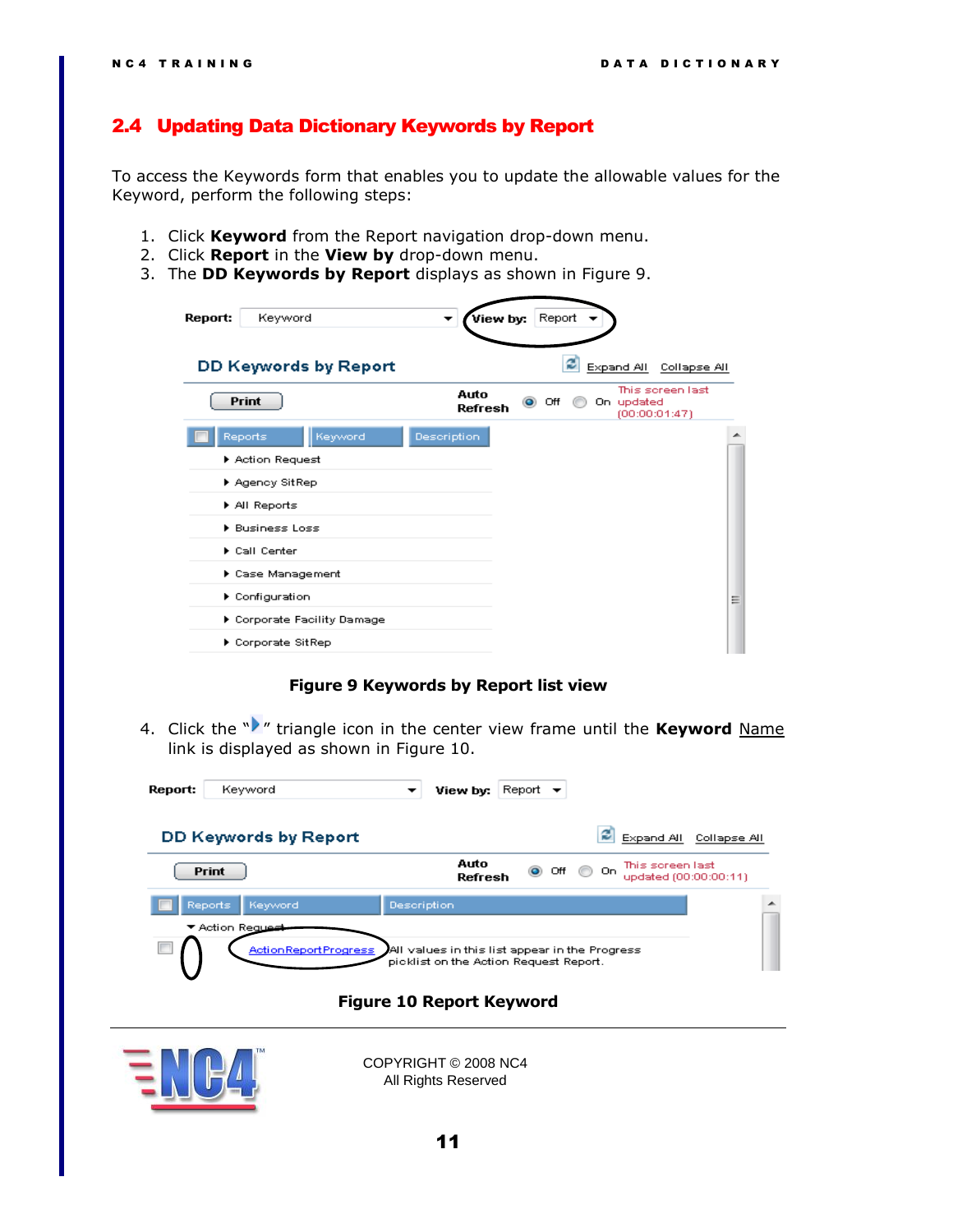6. Click the **Keyword** Name link and the Keyword form displays. The Keyword form contains the information associated with the Keyword selected from the report as shown in [Figure 11.](#page-11-0)

| Keywords                                                                                 | Help<br>Print<br>Update<br>Close |
|------------------------------------------------------------------------------------------|----------------------------------|
| *Red Label: indicates a required field.                                                  |                                  |
|                                                                                          |                                  |
| Keyword:                                                                                 | Reports:                         |
| <b>ActionReportProgress</b>                                                              | Action Request                   |
| Description:                                                                             |                                  |
| All values in this list appear in the Progress picklist on the Action Request<br>Report. |                                  |
| <b>ENTER KEYWORD VALUES:</b>                                                             |                                  |
| Pending<br>25% Completed<br>50% Completed<br>75% Completed<br>Completed                  |                                  |

#### **Figure 11 Keywords by Report detail view**

- <span id="page-11-0"></span>7. Click the **Update** button to *edit* the Keyword.
- 8. Read the Reports to which the Keyword applies as shown in [Figure 12.](#page-12-0)

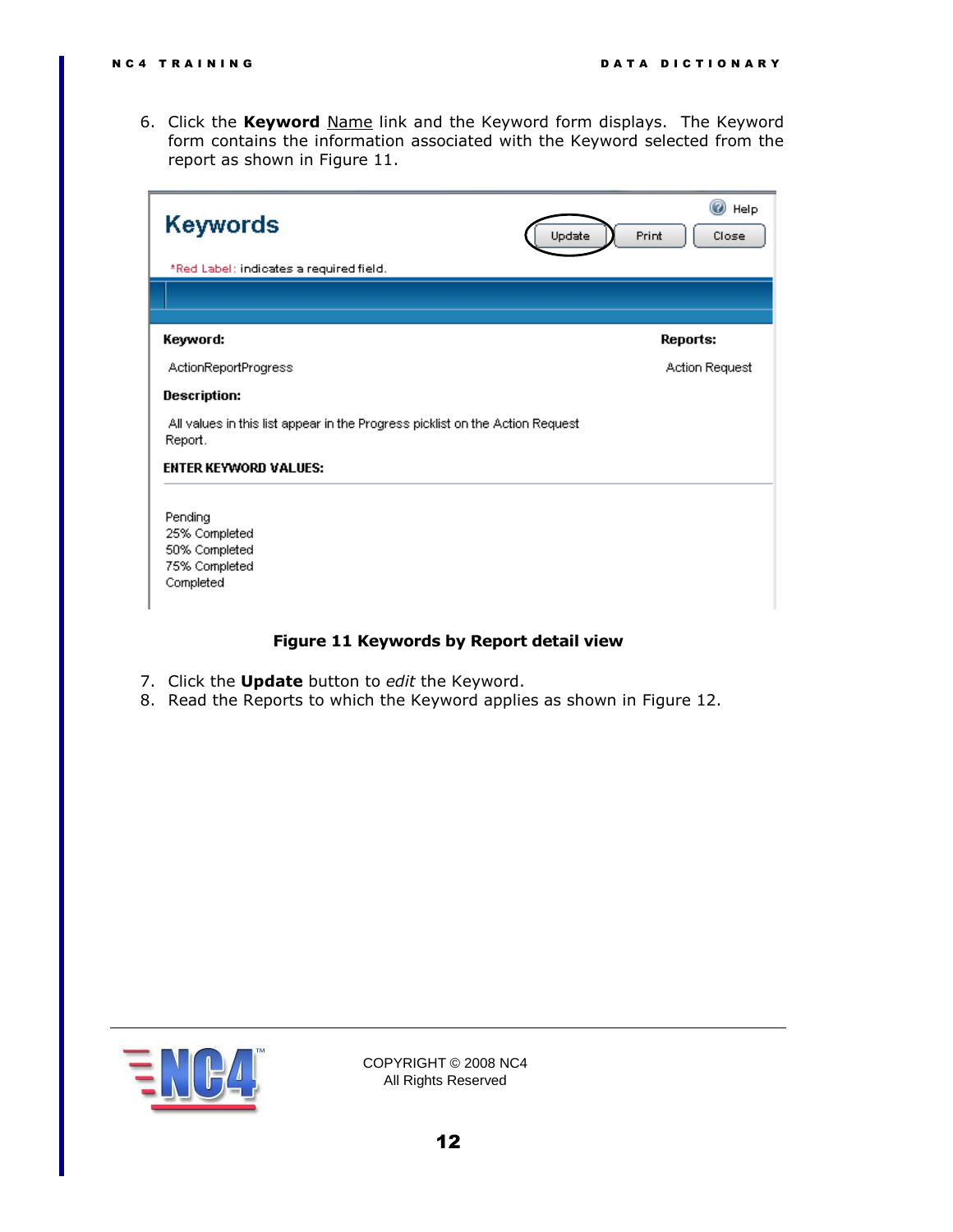| Keywords                                                                              |                                                                                             | $\odot$ Help<br>Submit<br>Cancel |
|---------------------------------------------------------------------------------------|---------------------------------------------------------------------------------------------|----------------------------------|
| *Red Label: indicates a required field.                                               |                                                                                             |                                  |
|                                                                                       |                                                                                             |                                  |
| Keyword:                                                                              | Reports:                                                                                    |                                  |
| ActionReportProgress                                                                  | Action Request                                                                              |                                  |
| Description:                                                                          |                                                                                             |                                  |
| All values in this list appear in the Progress picklist on the Action Request Report. |                                                                                             |                                  |
| <b>ENTER KEYWORD VALUES:</b>                                                          |                                                                                             |                                  |
| Pending<br>25% Completed<br>50% Completed<br>75% Completed<br>Completed               | 人<br>Sort Keywords<br>Note: Please separate the multiple values by new line, or blank line. |                                  |

**Figure 12 Keywords by Report in edit mode**

- <span id="page-12-0"></span>9. Modify the Keyword values as necessary.
- 10.Sort the Keyword if necessary.
- 11.Click the **Submit** button to save your changes in the system. You will be returned to the list of Keywords. When you open a report that uses the keyword you will be able to use the new values.

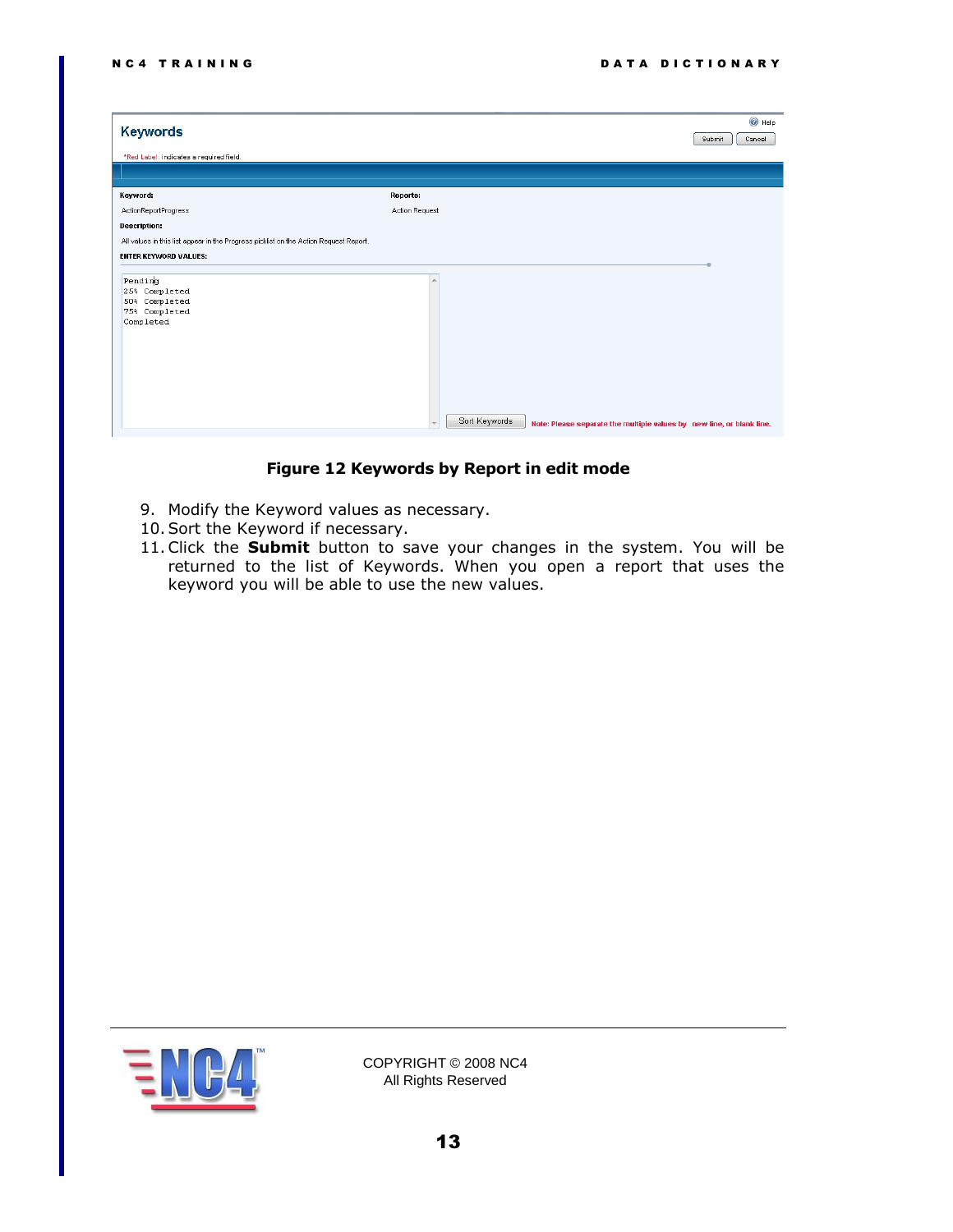#### <span id="page-13-0"></span>2.5 Updating Critical Asset Category and Type

This section of the module provides an overview of updating the **Asset Category** using the **AssetCategory** Keyword and the **Asset Type** using the **CriticalAssetType** Keyword.

#### <span id="page-13-1"></span>2.5.1 Updating the AssetCategory Keyword

1. To view the **AssetCategory** Keyword, click the Keyword Name link to open the **Data Dictionary Keywords** form, as shown in [Figure 13.](#page-13-2)

| DD Keywords by Name          |                                                                                                                                                                           |                                                                                                   | $\left \frac{\sigma}{\sigma}\right $ Expand All                                                                                                                                                                                     |
|------------------------------|---------------------------------------------------------------------------------------------------------------------------------------------------------------------------|---------------------------------------------------------------------------------------------------|-------------------------------------------------------------------------------------------------------------------------------------------------------------------------------------------------------------------------------------|
| <b>Print</b>                 |                                                                                                                                                                           |                                                                                                   | Auto Refresh @ Off @ On This screen last updated (                                                                                                                                                                                  |
| Keyword                      | Reports                                                                                                                                                                   |                                                                                                   | <b>Description</b>                                                                                                                                                                                                                  |
| <b>ActionReportProgress</b>  | <b>Action Request</b>                                                                                                                                                     |                                                                                                   | All values in this list appear in the Progress<br>picklist on the Action Request Report.                                                                                                                                            |
| ActionRequest                | Sub-Task,Task                                                                                                                                                             |                                                                                                   | When set to ""Enable"" the E Team Action<br>Request Feature is functional. All other values<br>will result in the feature being hidden.                                                                                             |
| ActivityType                 | Planned Activity                                                                                                                                                          |                                                                                                   | All values in this list appear in the Activity Type<br>picklist on the Planned Activity Report.                                                                                                                                     |
| Area Of Operation            | Intel Biography, Intel Entity, Intel Location                                                                                                                             |                                                                                                   | All values in this list appear in the Area of<br>Operation picklist on the Location Intelligence<br>Report and in the Known Areas of Operation multi-<br>picklist on the Entity Intelligence and Biography<br>Intelligence Reports. |
| Asset Category               | <b>Critical Assets</b>                                                                                                                                                    |                                                                                                   | All values in this list appear in the Critical Asset<br>Category picklist on the Critical Asset Report. DO<br>NOT USE SPECIAL CHARACTERS WHEN<br>ENTERING CATEGORY KEYWORDS.                                                        |
| Building <sub>D</sub><br>ige | eteam: Keywords - Windows Internet Explorer                                                                                                                               |                                                                                                   | -- 8<br>$\mathbf{x}$<br>MET conditional city Editor (1998) and<br>Warrings care of calculation                                                                                                                                      |
| <b>Call Center Prior</b>     |                                                                                                                                                                           | http://preview.nc4.us/eteam/report/keyword.do?tarqet=read&id=12345-SYSTEM-0495&reportType=keyword | 図                                                                                                                                                                                                                                   |
| Captoha                      | <b>Keywords</b>                                                                                                                                                           |                                                                                                   | C Help<br>$\overline{\phantom{a}}$<br>Close<br>Print<br>Update                                                                                                                                                                      |
| CaseCashPurpose              | *Red Label: indicates a required field.                                                                                                                                   |                                                                                                   |                                                                                                                                                                                                                                     |
| <b>CaseClothingProvider</b>  | Keyword:                                                                                                                                                                  | Reports:                                                                                          |                                                                                                                                                                                                                                     |
|                              | AssetCategory                                                                                                                                                             | <b>Critical Assets</b>                                                                            |                                                                                                                                                                                                                                     |
| CaseFoodProvider             | <b>Description:</b>                                                                                                                                                       |                                                                                                   |                                                                                                                                                                                                                                     |
| CaseTravelProvider           | All values in this list appear in the Critical Asset Category picklist on the Critical<br>Asset Report. DO NOT USE SPECIAL CHARACTERS WHEN ENTERING<br>CATEGORY KEYWORDS. |                                                                                                   |                                                                                                                                                                                                                                     |
| CaseType                     | <b>ENTER KEYWORD VALUES:</b>                                                                                                                                              |                                                                                                   |                                                                                                                                                                                                                                     |

#### **Figure 13 Viewing the Asset Category Keyword**

<span id="page-13-2"></span>2. Click the **Update** button to *edit* the AssetCategory Keyword. The Keyword form opens in *edit* mode, as shown in [Figure 14.](#page-14-0)

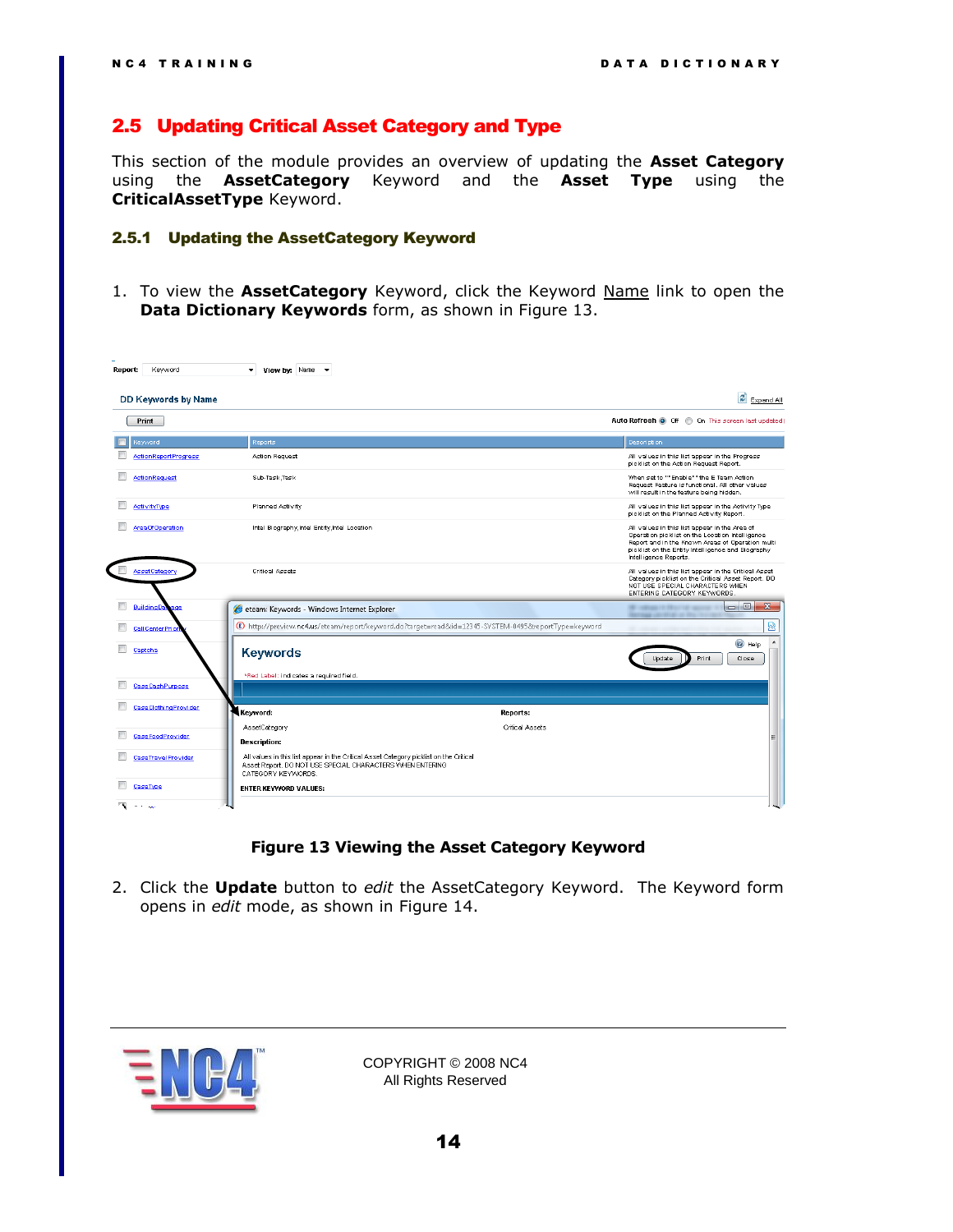| Keyword:<br>Reports:<br><b>Critical Assets</b><br>AssetCategory<br><b>Description:</b><br>All values in this list appear in the Critical Asset Category picklist on the Critical<br>Asset Report. DO NOT USE SPECIAL CHARACTERS WHEN ENTERING<br>CATEGORY KEYWORDS.<br><b>ENTER KEYWORD VALUES:</b><br>EMERGENCY SUPPORT FUNCTION (ESF)<br>▲<br><b>GENERAL</b><br>CRITICAL INFRASTRUCTURE<br>FACILITIES/MOBILE FACILITIES AND EOUIPMENT<br>NUTRITION, CLOTHING, EQUIPMENT and SUPPLIES<br>SEARCH AND RESCUE<br>PUBLIC WORKS/LOGISTICS<br>LAW ENFORCEMENT<br>HEALTH and MEDICAL<br>FIRE/HAZMAT<br>EMS<br>EMERGENCY MANAGEMENT<br>ANIMAL HEALTH<br>ESF <sub>1</sub><br>Sort Keywords<br>ESF <sub>2</sub><br>lote: Please separate the multiple values by new line, or blank line.<br>Document Created by: null on 05/14/2007 at 13:56 EST LastModified by: hschechter on 06/02/2009 at 17:41 EST<br>Copyright @ 2009 by NC4 Public Sector LLC, All Rights Reserved. | Keywords                                |  | C Help<br>Submit<br>Cancel |
|-------------------------------------------------------------------------------------------------------------------------------------------------------------------------------------------------------------------------------------------------------------------------------------------------------------------------------------------------------------------------------------------------------------------------------------------------------------------------------------------------------------------------------------------------------------------------------------------------------------------------------------------------------------------------------------------------------------------------------------------------------------------------------------------------------------------------------------------------------------------------------------------------------------------------------------------------------------------|-----------------------------------------|--|----------------------------|
|                                                                                                                                                                                                                                                                                                                                                                                                                                                                                                                                                                                                                                                                                                                                                                                                                                                                                                                                                                   | *Red Label: indicates a required field. |  |                            |
|                                                                                                                                                                                                                                                                                                                                                                                                                                                                                                                                                                                                                                                                                                                                                                                                                                                                                                                                                                   |                                         |  |                            |
|                                                                                                                                                                                                                                                                                                                                                                                                                                                                                                                                                                                                                                                                                                                                                                                                                                                                                                                                                                   |                                         |  |                            |
|                                                                                                                                                                                                                                                                                                                                                                                                                                                                                                                                                                                                                                                                                                                                                                                                                                                                                                                                                                   |                                         |  |                            |
|                                                                                                                                                                                                                                                                                                                                                                                                                                                                                                                                                                                                                                                                                                                                                                                                                                                                                                                                                                   |                                         |  |                            |
|                                                                                                                                                                                                                                                                                                                                                                                                                                                                                                                                                                                                                                                                                                                                                                                                                                                                                                                                                                   |                                         |  |                            |
|                                                                                                                                                                                                                                                                                                                                                                                                                                                                                                                                                                                                                                                                                                                                                                                                                                                                                                                                                                   |                                         |  |                            |
|                                                                                                                                                                                                                                                                                                                                                                                                                                                                                                                                                                                                                                                                                                                                                                                                                                                                                                                                                                   |                                         |  |                            |
|                                                                                                                                                                                                                                                                                                                                                                                                                                                                                                                                                                                                                                                                                                                                                                                                                                                                                                                                                                   |                                         |  |                            |

#### **Figure 14 AssetCategory Keyword Form in edit mode**

- <span id="page-14-0"></span>3. Add new **AssetCategory** keyword values by keying in an entry. Each entry must be separated by a new line or a blank line as shown in [Figure 15.](#page-15-0)
- 4. Click the **Sort Keywords** button to order the Keyword Values alphabetically. The sorting process adds a space at the top of the values listing to allow for new values.

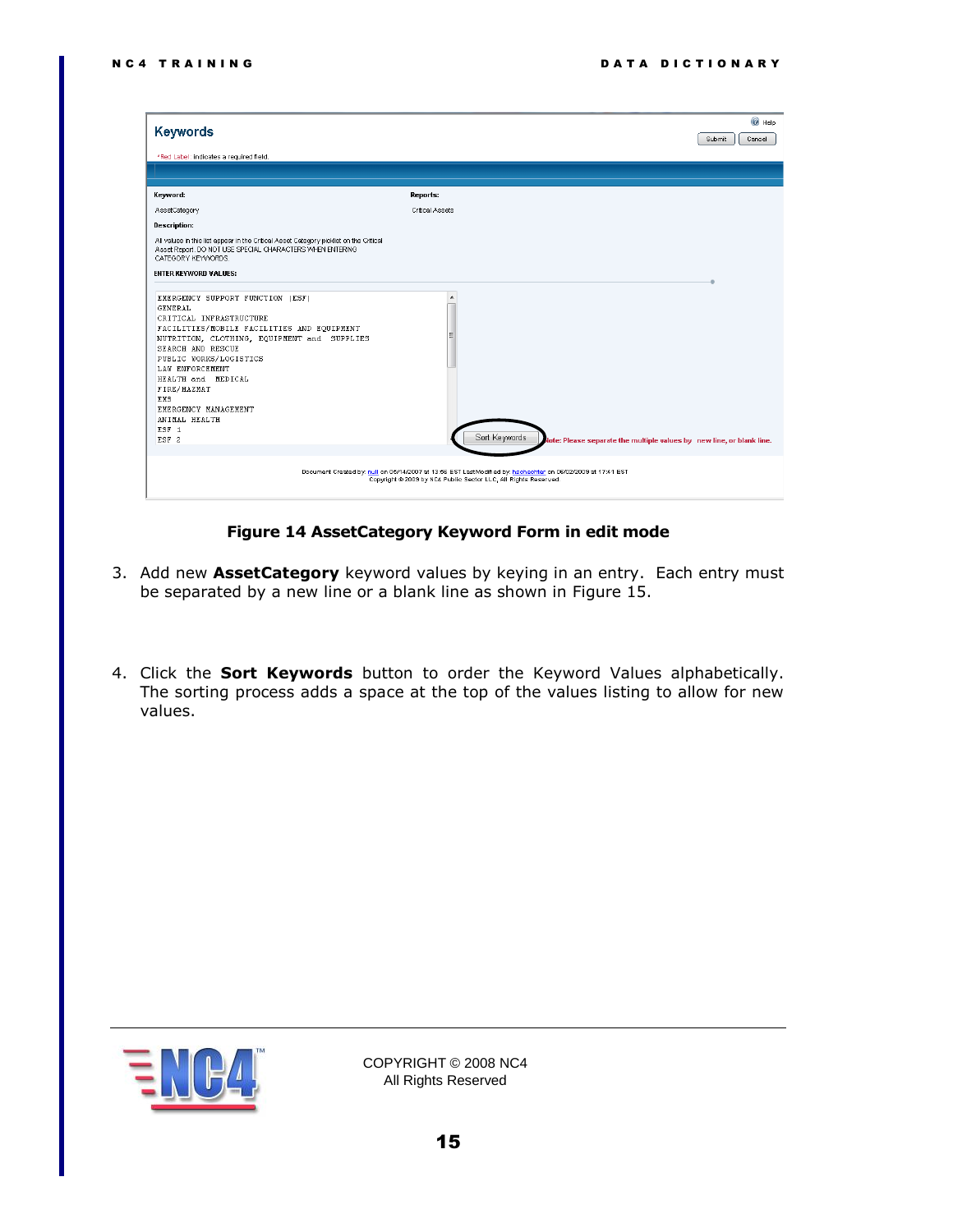| <b>Keywords</b>                                                                                                                                                           | Submit                 | ⊚<br>Help<br>Cancel |
|---------------------------------------------------------------------------------------------------------------------------------------------------------------------------|------------------------|---------------------|
| *Red Label: indicates a required field.                                                                                                                                   |                        |                     |
|                                                                                                                                                                           |                        |                     |
|                                                                                                                                                                           |                        |                     |
| Keyword:                                                                                                                                                                  | Reports:               |                     |
| AssetCategory                                                                                                                                                             | <b>Critical Assets</b> |                     |
| Description:                                                                                                                                                              |                        |                     |
| All values in this list appear in the Critical Asset Category picklist on the Critical<br>Asset Report, DO NOT USE SPECIAL CHARACTERS WHEN ENTERING<br>CATEGORY KEYWORDS. |                        |                     |
| <b>ENTER KEYWORD VALUES:</b>                                                                                                                                              |                        |                     |
|                                                                                                                                                                           |                        |                     |
| SEARCH AND RESCUE                                                                                                                                                         |                        |                     |
| ANIMAL HEALTH                                                                                                                                                             |                        |                     |
| CRITICAL INFRASTRUCTURE                                                                                                                                                   |                        |                     |
| EMERGENCY MANAGEMENT                                                                                                                                                      | Ξ                      |                     |
| EMERGENCY SUPPORT FUNCTION (ESF)                                                                                                                                          |                        |                     |
| EMS                                                                                                                                                                       |                        |                     |
| ESF <sub>1</sub>                                                                                                                                                          |                        |                     |
| ESF 10                                                                                                                                                                    |                        |                     |
| ESF 11                                                                                                                                                                    |                        |                     |
| ESF 12                                                                                                                                                                    |                        |                     |
| ESF 13                                                                                                                                                                    |                        |                     |
| ESF 14                                                                                                                                                                    |                        |                     |
| ESF 15                                                                                                                                                                    | Sort Keywords          |                     |
| ESF 16                                                                                                                                                                    |                        |                     |

### **Figure 15 Adding a new AssetCategory Keyword**

<span id="page-15-0"></span>5. Click the **Submit** button to save your changes in the system. When you open a report that uses the modified **Asset Category** field, you will be able to use the new values.

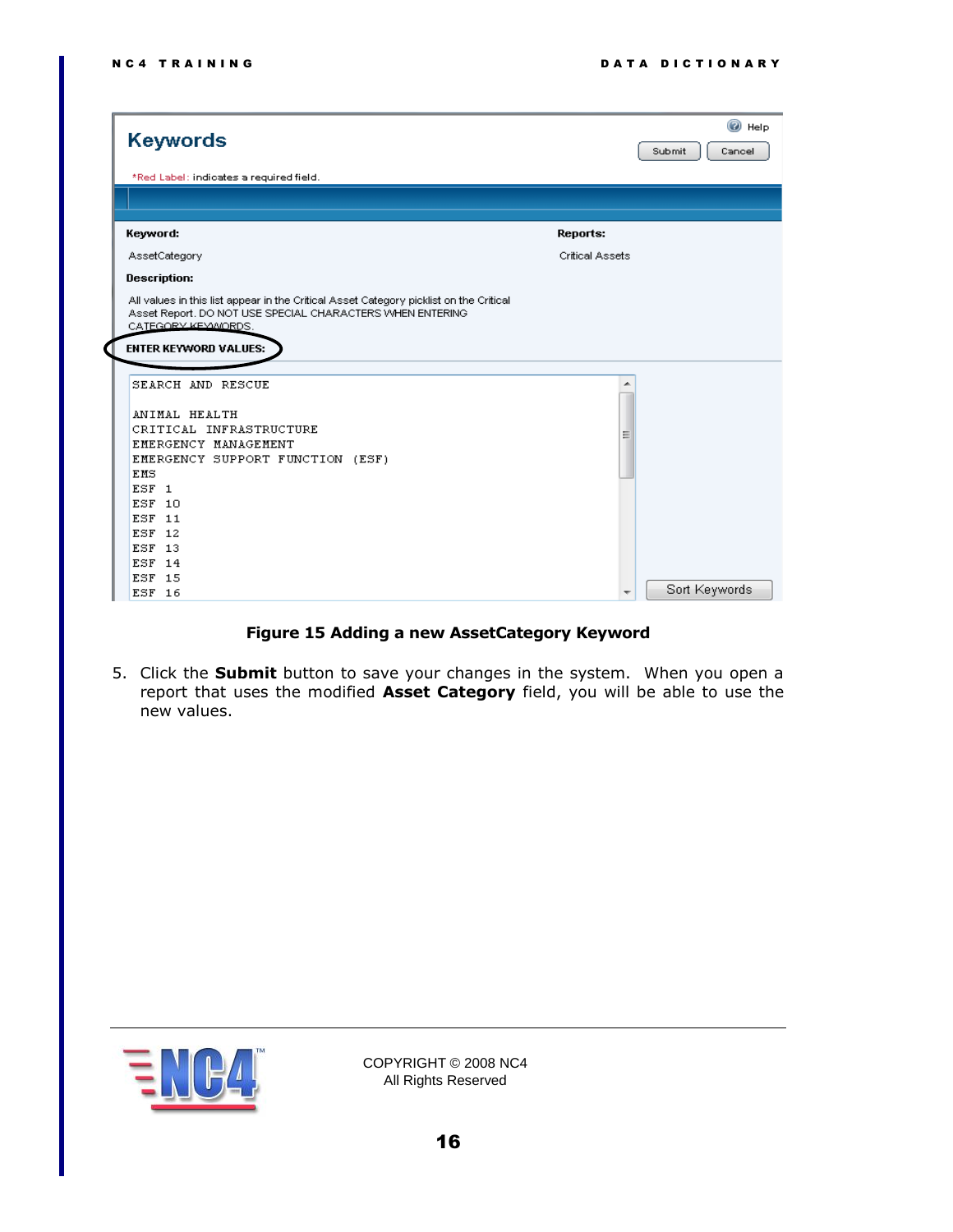#### <span id="page-16-0"></span>2.5.2 Updating the CriticalAssetType Keyword

1. To view the **CriticalAssetType** Keyword, click the Keyword Name link to open the Data Dictionary Keywords form, as shown in [Figure 16.](#page-16-1)



**Figure 16 Viewing the CriticalAssetType Keyword**

<span id="page-16-1"></span>2. Click the **Update** button to *edit* the **CriticalAssetType** Keyword. The Keyword form opens in *edit* mode, as shown in [Figure 17.](#page-17-0)

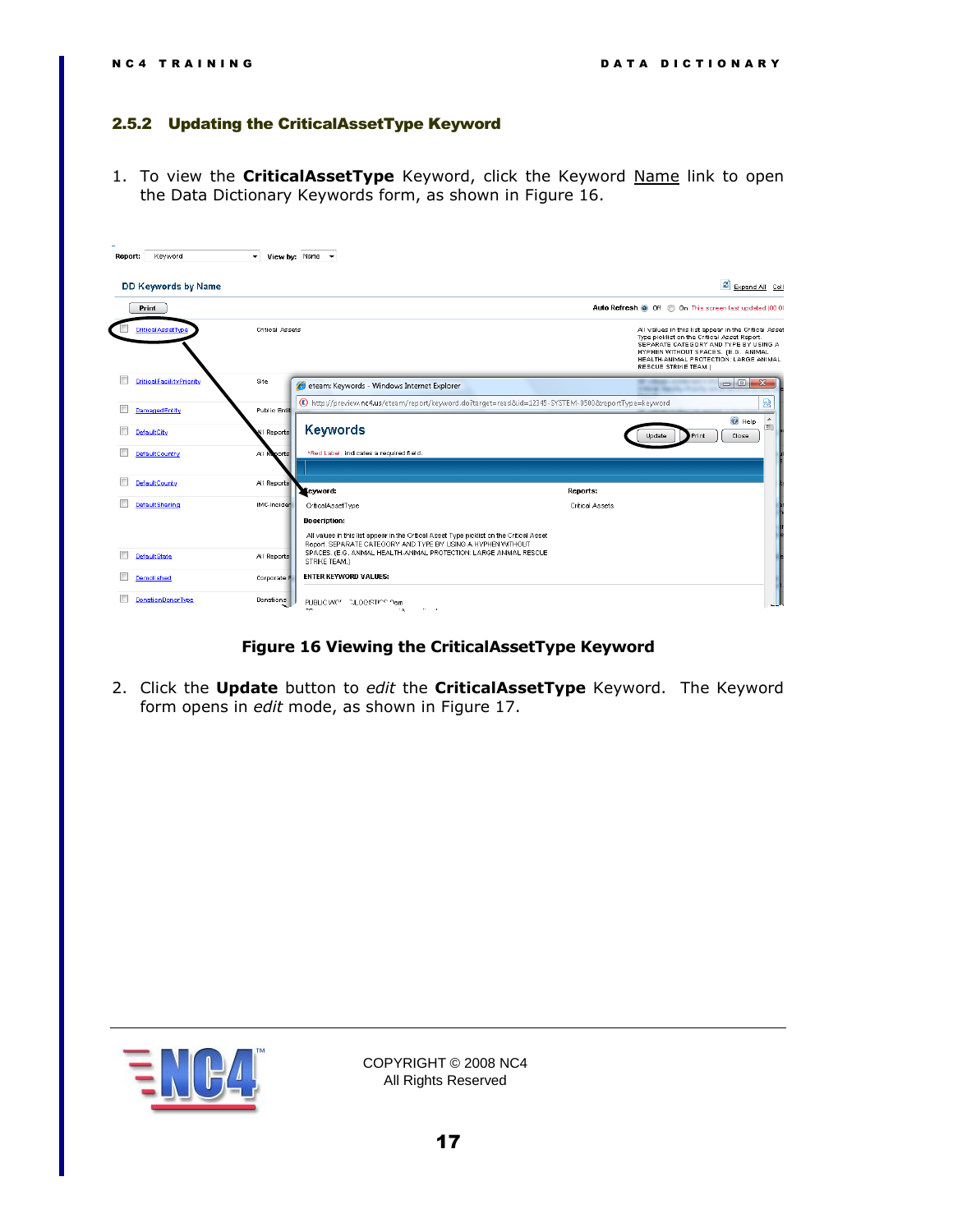| Keywords                                                                                                                                                                                                                                                                                                                                                                                                                                                                                                                                                                                                                                                |                                                                                                                 | $^{\circ}$<br>Help<br>Submit<br>Cancel |
|---------------------------------------------------------------------------------------------------------------------------------------------------------------------------------------------------------------------------------------------------------------------------------------------------------------------------------------------------------------------------------------------------------------------------------------------------------------------------------------------------------------------------------------------------------------------------------------------------------------------------------------------------------|-----------------------------------------------------------------------------------------------------------------|----------------------------------------|
| *Red Label: indicates a required field.                                                                                                                                                                                                                                                                                                                                                                                                                                                                                                                                                                                                                 |                                                                                                                 |                                        |
|                                                                                                                                                                                                                                                                                                                                                                                                                                                                                                                                                                                                                                                         |                                                                                                                 |                                        |
| Keyword:                                                                                                                                                                                                                                                                                                                                                                                                                                                                                                                                                                                                                                                | Reports:                                                                                                        |                                        |
| CriticalAssetType                                                                                                                                                                                                                                                                                                                                                                                                                                                                                                                                                                                                                                       | <b>Critical Assets</b>                                                                                          |                                        |
| <b>Description:</b>                                                                                                                                                                                                                                                                                                                                                                                                                                                                                                                                                                                                                                     |                                                                                                                 |                                        |
| All values in this list appear in the Critical Asset Type picklist on the Critical Asset<br>Report, SEPARATE CATEGORY AND TYPE BY USING A HYPHEN WITHOUT<br>SPACES. (E.G. ANIMAL HEALTH-ANIMAL PROTECTION: LARGE ANIMAL RESCUE<br>STRIKE TEAM.)                                                                                                                                                                                                                                                                                                                                                                                                         |                                                                                                                 |                                        |
| <b>ENTER KEYWORD VALUES:</b>                                                                                                                                                                                                                                                                                                                                                                                                                                                                                                                                                                                                                            |                                                                                                                 |                                        |
| PUBLIC WORKS/LOGISTICS-Dam<br>ESF 17-Animal Blood - Type I - Whole Blood<br>ESF 17-Animal Blood - Type II - Platelets<br>ESF 17-Animal Blood - Type III - Plasma<br>ESF 17-Animal Blood - Type IV - Serum<br>ESF 17-Animal Blood - Type V - Red Blood Cells<br>ESF 17-Animal Blood - Type VI - White Blood Cells<br>ESF 17-Animal Food - Type I - Dog<br>ESF 17-Animal Food - Type II - Dog, Special Diet<br>(Requestor must specify)<br>ESF 17-Animal Food - Type III - Cat<br>ESF 17-Animal Food - Type IV - Cat, Special Diet<br>(Requestor must specify)<br>ESF 17-Animal Food - Type V - Bird<br>ESF 17-Animal Food - Type VI - Bird, Special Diet | $\blacktriangle$<br>m<br>Sort Keywords<br>Note: Please separate the multiple values by new line, or blank line. |                                        |

**Figure 17 CriticalAssetType Keyword Form in edit mode**

- <span id="page-17-0"></span>3. All new entries must follow a specific format, the AssetCategory and CriticalAssetType separated by a hyphen. e.g. CRITICAL INFRASTRUCTURE-Type I Agriculture. No spaces may be located on either side of the hyphen. Each entry must be separated by a new line or a blank line as shown in [Figure 18.](#page-18-0)
- 4. Click the **Sort Keywords** button to order the Keyword Values, which lists the **Asset Category** followed by the **Critical Asset Type**, alphabetically. The sorting process adds a space at the top of the values listing to allow for new values.

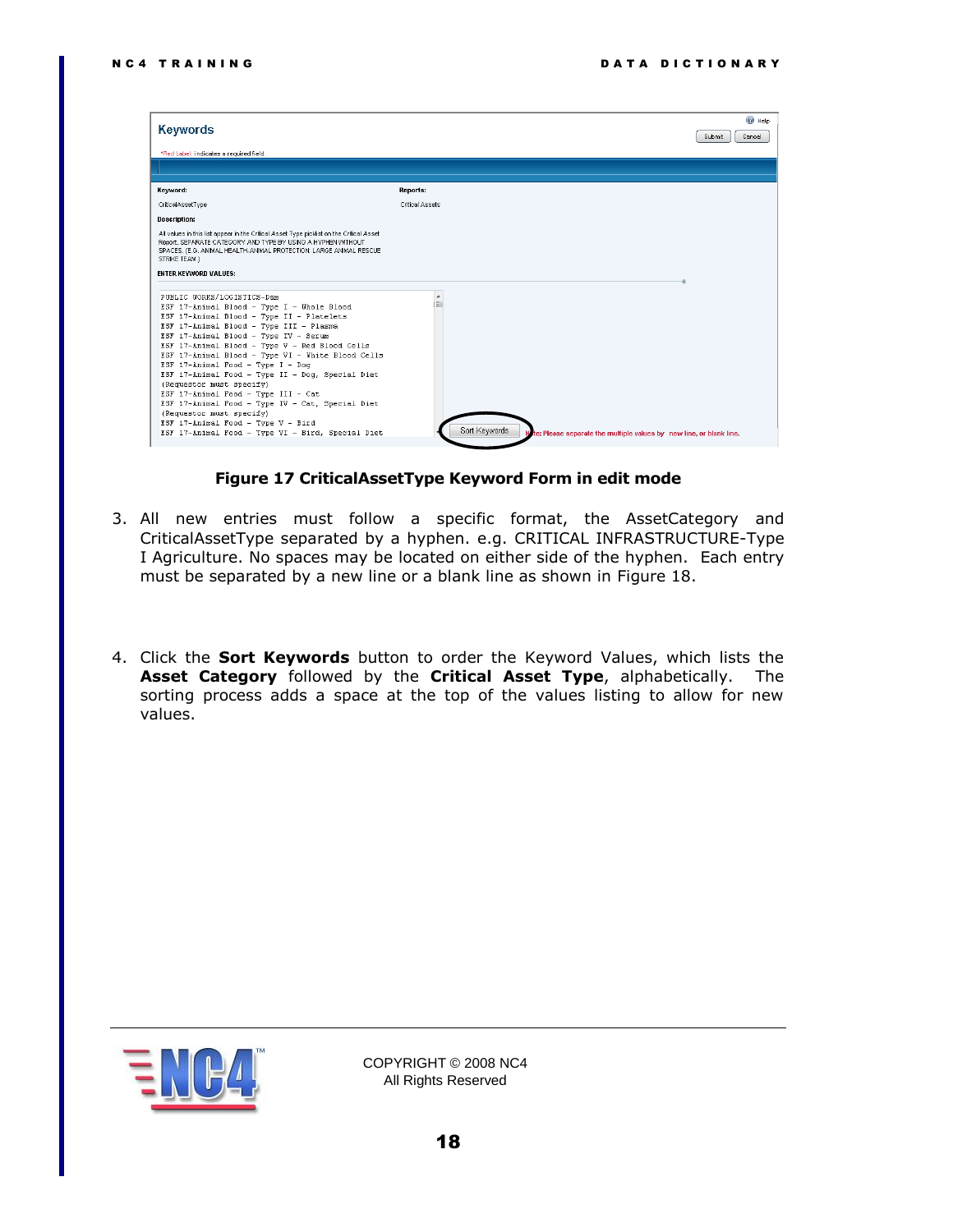| Keywords                                                                                                                                                                                                                                                                                                                         | C Help<br>Submit<br>Cancel |
|----------------------------------------------------------------------------------------------------------------------------------------------------------------------------------------------------------------------------------------------------------------------------------------------------------------------------------|----------------------------|
| *Red Label: indicates a required field.                                                                                                                                                                                                                                                                                          |                            |
|                                                                                                                                                                                                                                                                                                                                  |                            |
|                                                                                                                                                                                                                                                                                                                                  |                            |
| Keyword:                                                                                                                                                                                                                                                                                                                         | Reports:                   |
| CriticalAssetType                                                                                                                                                                                                                                                                                                                | <b>Critical Assets</b>     |
| Description:                                                                                                                                                                                                                                                                                                                     |                            |
| All values in this list appear in the Critical Asset Type picklist on the Critical Asset<br>Report, SEPARATE CATEGORY AND TYPE BY USING A HYPHEN WITHOUT<br>SPACES, (E.G. ANIMAL HEALTH-ANIMAL PROTECTION: LARGE ANIMAL RESCUE<br>STRIKE TEAM.)                                                                                  |                            |
| <b>ENTER KEYWORD VALUES:</b>                                                                                                                                                                                                                                                                                                     |                            |
| CRITICAL INFRASTRUCTURE-Type I Agriculture                                                                                                                                                                                                                                                                                       | ▲<br>Ξì                    |
| CRITICAL INFRASTRUCTURE-Type II Banking & Finance Systems<br>CRITICAL INFRASTRUCTURE-Type III Chemical Systems<br>CRITICAL INFRASTRUCTURE-Type IV Commerce Systems<br>CRITICAL INFRASTRUCTURE-Type IX Emergency Services - EMS<br>CRITICAL INFRASTRUCTURE-Type V Dams<br>CRITICAL INFRASTRUCTURE-Type VI Defense Industrial Base |                            |
| CRITICAL INFRASTRUCTURE-Type VII Drinking Water Supply<br>Systems<br>CRITICAL INFRASTRUCTURE-Type VIII Electrical Power Systems<br>CRITICAL INFRASTRUCTURE-Type X Emergency Services -<br>Fire/USAR<br>CRITICAL INFRASTRUCTURE-Type XI Emergency Services -                                                                      | Sort Keywords              |

#### **Figure 18 Adding a new CriticalAssetType Keyword**

<span id="page-18-0"></span>5. Click the **Submit** button to save your changes in the system. When you open a report that uses the modified **Asset Type** field, you will be able to use the new values.

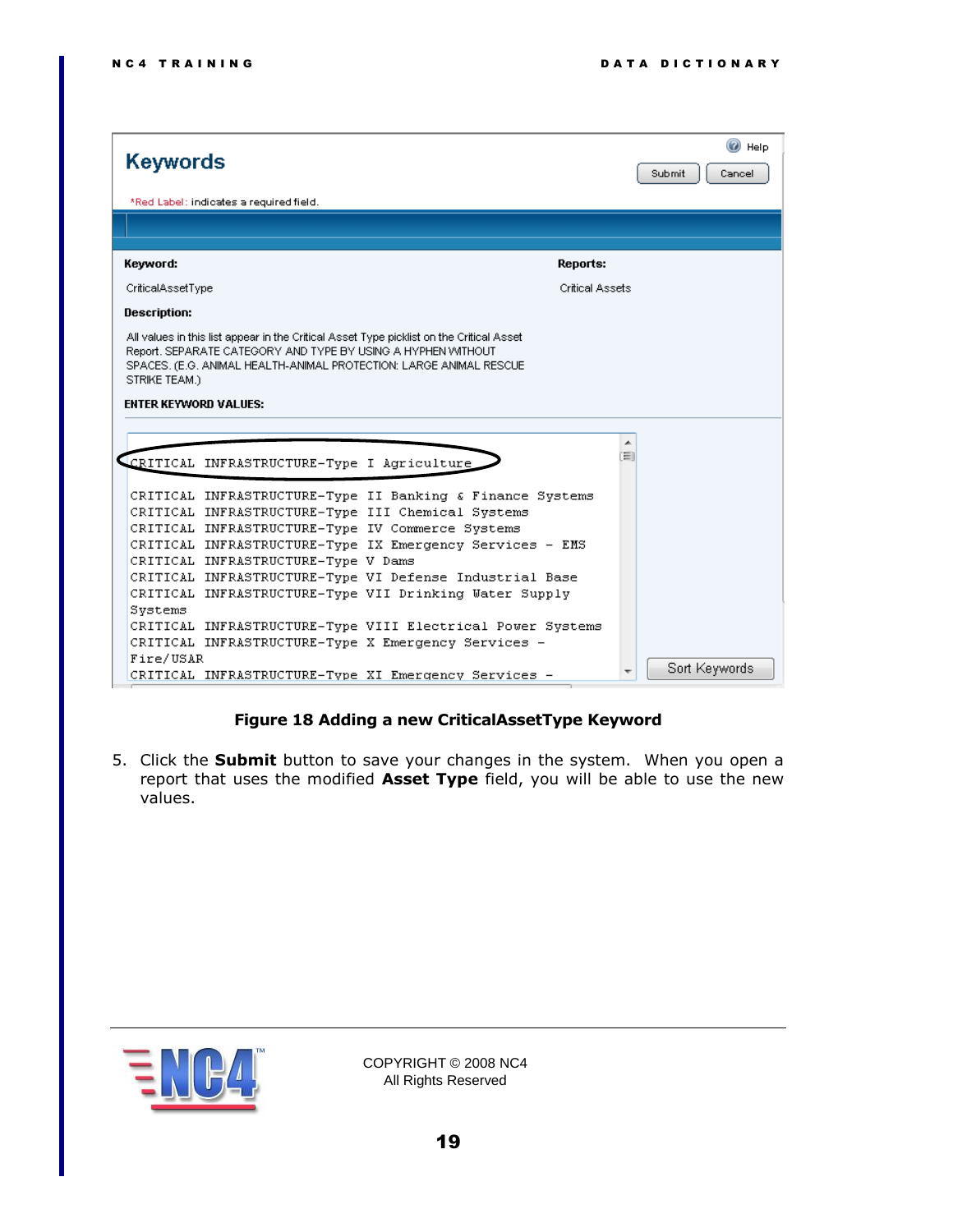### <span id="page-19-0"></span>3 Color Codes

The Color Codes that the system uses to visually identify fields such as **Prognosis** and **Status** shown in [Figure 19,](#page-19-1) are locally defined and maintained in the Data Dictionary. **Color-Coded** keywords allow you to customize the status of fields throughout the system.

#### **Incident by Status**



#### **Figure 19 Example of system Color Codes**

<span id="page-19-1"></span>There are nine different colors provided to customize the system. Colors are treated by the system views as descending in seriousness from BLACK, which means worst, through GREEN, which means best and GRAY, which means explicitly reported as unknown.

You may decide whether or not a color is used by activating the **Enable/Disable** switch, and what its text description should be. You can choose the color progression, except for BLUE, that cannot be changed. The order of the colors cannot be changed. These colors are used to display icons on map views as well.

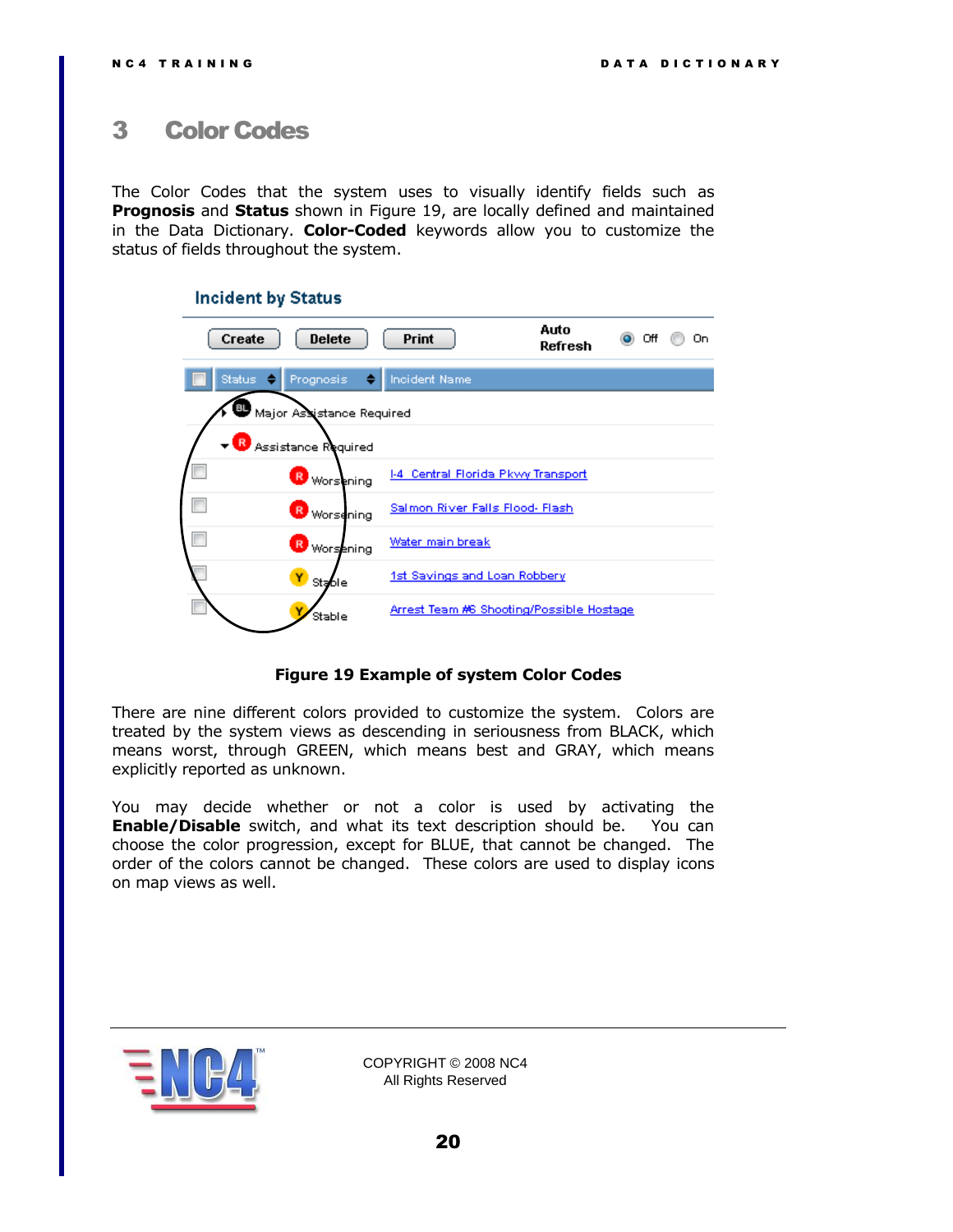#### <span id="page-20-0"></span>3.1 Editing Color Codes

To access the **Color Codes** form that enables you to update the allowable values for Color Codes, perform the following steps:

- 1. Click **Color Code** from the **Report** navigation drop-down menu.
- 2. The **Colored Status by Name** report displays as shown in [Figure 20.](#page-20-1)

| Report: | Color Code                    | ▼           | View by: | Name<br>▼       |                                                                      |     |
|---------|-------------------------------|-------------|----------|-----------------|----------------------------------------------------------------------|-----|
|         | <b>Colored Status by Name</b> |             |          |                 | ø<br>Collapse All<br>Expand All                                      |     |
|         | <b>Print</b>                  |             |          | Auto<br>Refresh | This screen last updated<br>$\bullet$<br>On.<br>Off<br>(00:00:01:10) |     |
|         | Reports<br>Keyword            | Description |          |                 |                                                                      | ▲   |
|         | ▶ HotlineReportClassification |             |          |                 |                                                                      |     |
|         | ▶ HotlineReportPriorityStatus |             |          |                 |                                                                      |     |
|         | Intel Threat Level            |             |          |                 |                                                                      |     |
|         | Medical Incident Severity     |             |          |                 |                                                                      |     |
|         | ▶ Overall Rating              |             |          |                 |                                                                      |     |
|         | ▶ Priority                    |             |          |                 |                                                                      |     |
|         | ▶ PriorityResource            |             |          |                 |                                                                      | $-$ |

**Figure 20 Color Codes list view**

<span id="page-20-1"></span>**Color Codes** can be sorted by **Name** or by **Report** by selecting the appropriate sort order from the navigation sub menu. **Color Codes by Name** is the default view in the center view frame.

- 3. In the Keyword column, scroll down the list to select the **Color Code** to be updated.
- 4. Click the "<sup>"</sup> triangle icon in the center view frame until the **Keyword** Name link is displayed.
- 5. Click the **Keyword** Name link to open the Color Coded pick list form in v*iew* mode, as shown in [Figure 21.](#page-21-0)

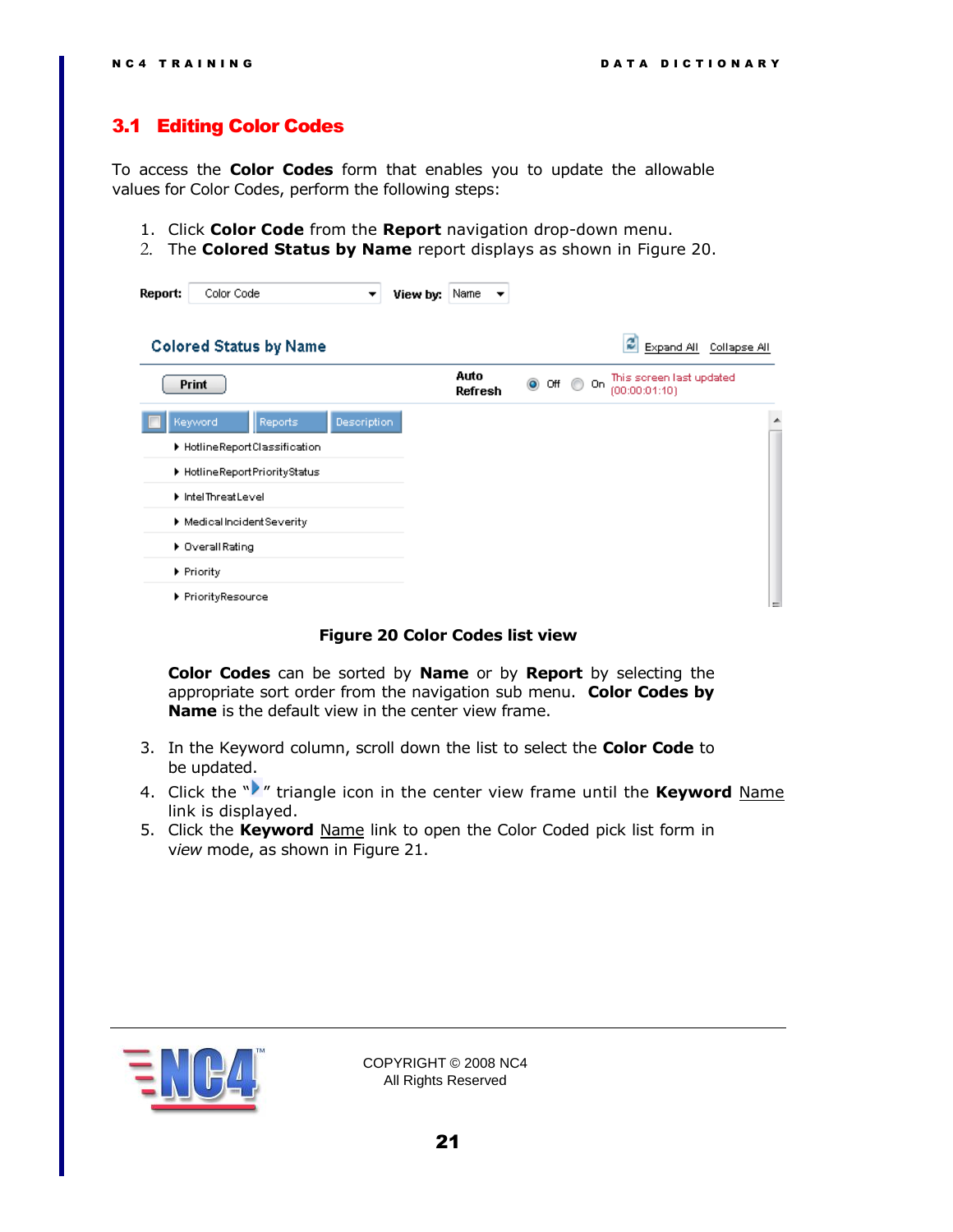| Report: | Color Code                           | View by: Name                                                                                                                               |  |                                                           |                                 |  |  |  |
|---------|--------------------------------------|---------------------------------------------------------------------------------------------------------------------------------------------|--|-----------------------------------------------------------|---------------------------------|--|--|--|
|         | <b>Colored Status by Name</b>        |                                                                                                                                             |  |                                                           |                                 |  |  |  |
|         | <b>Print</b>                         |                                                                                                                                             |  |                                                           |                                 |  |  |  |
|         | Keyword<br>Reports                   | <b>Description</b>                                                                                                                          |  |                                                           |                                 |  |  |  |
|         | HotlineReportClassification          |                                                                                                                                             |  |                                                           |                                 |  |  |  |
|         | HotlineReportPriorityStatus          |                                                                                                                                             |  |                                                           |                                 |  |  |  |
|         | ▼ Intel Threat Level                 |                                                                                                                                             |  |                                                           |                                 |  |  |  |
|         | Intel Biography                      | Color Coded Threat Level for the Summary<br>Intelligence, Location Intelligence, Entity<br>Intelligence and Biography Intelligence Reports. |  |                                                           |                                 |  |  |  |
|         |                                      | eteam: Color Coded Picklist - Windows Internet Explorer                                                                                     |  |                                                           | $\Box$<br>$\qquad \qquad \Box$  |  |  |  |
|         |                                      | Thttp://preview.nc4.us/eteam/report/colorcode.do?target=read&id=12345-SYSTEM-0800&reportType=color_code                                     |  |                                                           |                                 |  |  |  |
|         | lΠ<br>m                              | <b>Color Coded Picklist</b><br>*Red Label: indicates a required field.                                                                      |  | Print<br>Update                                           | $\circledcirc$<br>Help<br>Close |  |  |  |
|         | Medical Incid                        |                                                                                                                                             |  |                                                           |                                 |  |  |  |
|         | ▶ Overall Ratin<br>Keyword:          |                                                                                                                                             |  | Reports:                                                  |                                 |  |  |  |
|         | Priority<br><b>IntelThreatLevel</b>  |                                                                                                                                             |  | Intel Biography Intel Entity Intel Location Intel Summary |                                 |  |  |  |
|         | PriorityResou                        |                                                                                                                                             |  |                                                           |                                 |  |  |  |
|         | PrioritySubTa<br><b>Description:</b> |                                                                                                                                             |  |                                                           |                                 |  |  |  |
|         | PriorityTask<br>PrognosisEv          | Color Coded Threat Level for the Summary Intelligence, Location Intelligence,<br>Entity Intelligence and Biography Intelligence Reports.    |  |                                                           |                                 |  |  |  |

**Figure 21 Color Coded Form detail view**

- <span id="page-21-0"></span>6. Click the **Update** button to *edit* the Color Code values.
- 7. The Color Code form displays in *edit* mode as shown in [Figure 22.](#page-22-0)